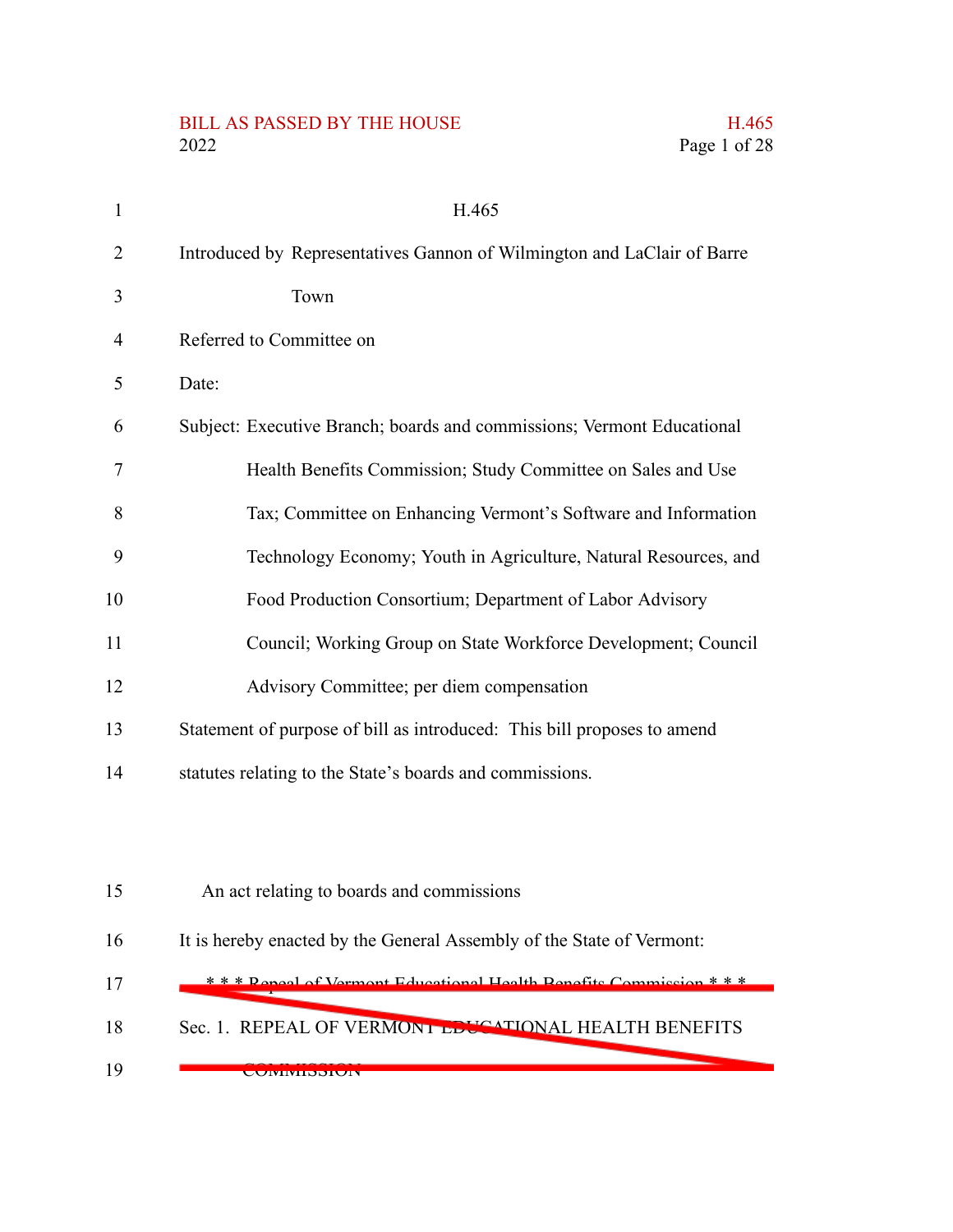| 1  | 2017 Acts and Resolves No. 85, Sec. H.7 (Vermont Educational Health)      |
|----|---------------------------------------------------------------------------|
| 2  | Ben efits Commission) is repealed.                                        |
| 3  | *** Repeal of Study Committee on Sales and Use Tax ***                    |
| 4  | Sec. 2. REPEAL OF STUDY COMMITTEE ON SALES AND USE TAX                    |
| 5  | 2012 Acts and Resolves No. 143, Sec. 53 (study committee on sales and use |
| 6  | tax) is repealed.                                                         |
| 7  | *** Repeal of Committee on Enhancing Vermont's Software and               |
| 8  | Information Technology Economy * * *                                      |
| 9  | Sec. 3. REPEAL OF ENHANCING VERMONT'S SOFTWARE AND                        |
| 10 | INFORMATION TECHNOLOGY ECONOMY                                            |
| 11 | 2012 Acts and Resolves No. 143, Sec. 53a (enhancing Vermont's software    |
| 12 | and information technology economy) is repealed.                          |
| 13 | * * * Repeal of Youth in Agriculture, Matural Resources, and              |
| 14 | Food Production Consortium ***                                            |
| 15 | Sec. 4. 21 V.S.A. chapter 14 is amended to read:                          |
| 16 | CHAPTER 14. YOUTH IN AGRICULTURE, NATURAL RESOURCES,                      |
| 17 | AND FOOD PRODUCTION                                                       |
| 18 | § 1151. LEGISLATIVE FINDINGS AND PURPOSE                                  |
| 19 | (a) The General Assembly finds that:                                      |
| 20 | (1) Agriculture, natural resources, and food production play a central    |
| 21 | FOIC In the economy and culture of vermont.                               |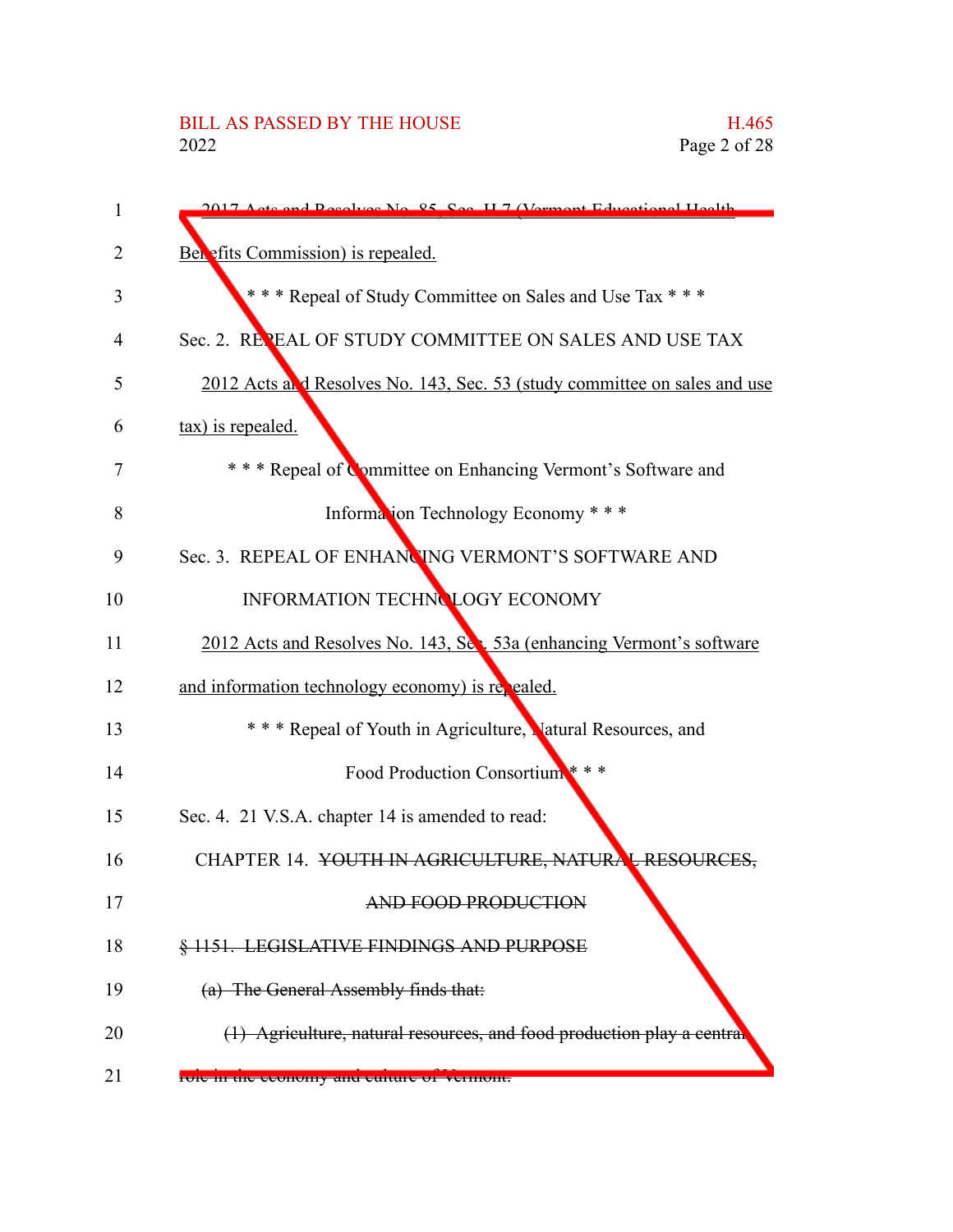## BILL AS PASSED BY THE HOUSE H.465<br>2022 Page 3 of 28

| $\mathbf{1}$ | (2) Forma and form hogod inductries are experiencing                             |
|--------------|----------------------------------------------------------------------------------|
| 2            | neel for workers who are willing to work the hours involved in farming and       |
| 3            | who have the multiple skills necessary to handle successfully the multiple and   |
| 4            | varied responsibilities of farming.                                              |
| 5            | (3) Farms have always provided the environment for youth to acquire              |
| 6            | workplace skills such as responsibility, creativity, and initiative and          |
| 7            | occupational skills ranging from plant and animal science to economics and to    |
| 8            | grow therefore into sought-after workers by a wide variety of employers.         |
| 9            | (4) Programs such as the Farm Youth Corps have provided the                      |
| 10           | infrastructure that is necessary to connect youth to careers in agriculture,     |
| 11           | natural resources, and food production.                                          |
| 12           | (5) Programs that have provided youth with the opportunity to work on            |
| 13           | farms have declined due to reductions in federal hending.                        |
| 14           | (b) Therefore, it is the purpose of this chapter to eneate and support           |
| 15           | programs for youth that will engage them in agriculture, netural resources, and  |
| 16           | food production in order to:                                                     |
| 17           | (1) Provide them an opportunity to engage in work that provides them             |
| 18           | with hands-on learning and allows them to develop a strong work ethic and        |
| 19           | vital workplace and occupational skills that will be valuable in any career they |
| 20           | <b>HIPSHIL DUILSUG.</b>                                                          |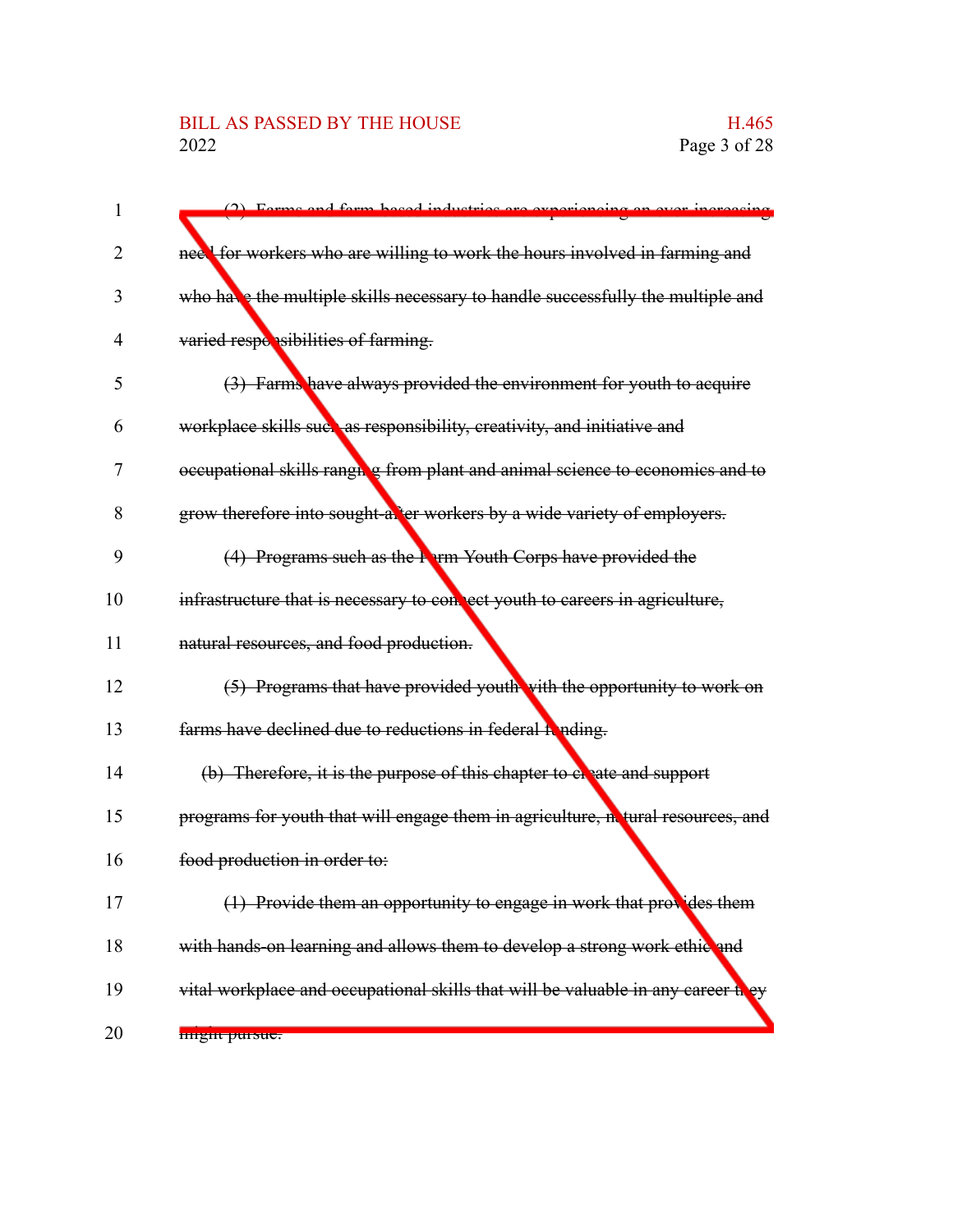## BILL AS PASSED BY THE HOUSE H.465<br>2022 Page 4 of 28

| $\mathbf{1}$ | $(2)$ Encourage                                                                          |
|--------------|------------------------------------------------------------------------------------------|
| 2            | nattral resources, and food production.                                                  |
| 3            | <b>(3)</b> Provide farmers with young short-term workers and the opportunity             |
| 4            | to mentor hoture, long-term employees.                                                   |
| 5            | (4) Ensule that youth are aware of the benefits of agriculture, natural                  |
| 6            | resources, and food production to themselves and to Vermont.                             |
| 7            | § 1152. YOUTH IN A PRICULTURE, NATURAL RESOURCES, AND                                    |
| 8            | FOOD PRODUCTION CONSORTIUM; CREATION                                                     |
| 9            | (a) There is created a Youth in Agriculture, Natural Resources, and Food                 |
| 10           | Production Consortium of program providers in order that programs to build               |
| 11           | pathways to careers in agriculture, natural resources, and food production may           |
| 12           | be connected, developed, and supported in <b>coordinated manner</b> . The                |
| 13           | Consortium shall comprise employees of the Department of Labor assigned by               |
| 14           | the Commissioner of Labor; employees of the Ager by of Education assigned                |
| 15           | by the Secretary of Education; employees of the Agency of Agriculture, Food              |
| 16           | and Markets appointed by the Secretary of Agriculture, Focd and Markets;                 |
| 17           | employees of the Agency of Natural Resources appointed by the Secretary of               |
| 18           | Natural Resources; representatives of the Extension Service of the University            |
| 19           | of Vermont selected by the Service; and representatives from agriculture<br>footnotesize |
| 20           | and natural resources businesses appointed by the Secretary of Agriculture,              |
| 21           | <del>i uuu anu iviaikeis.</del>                                                          |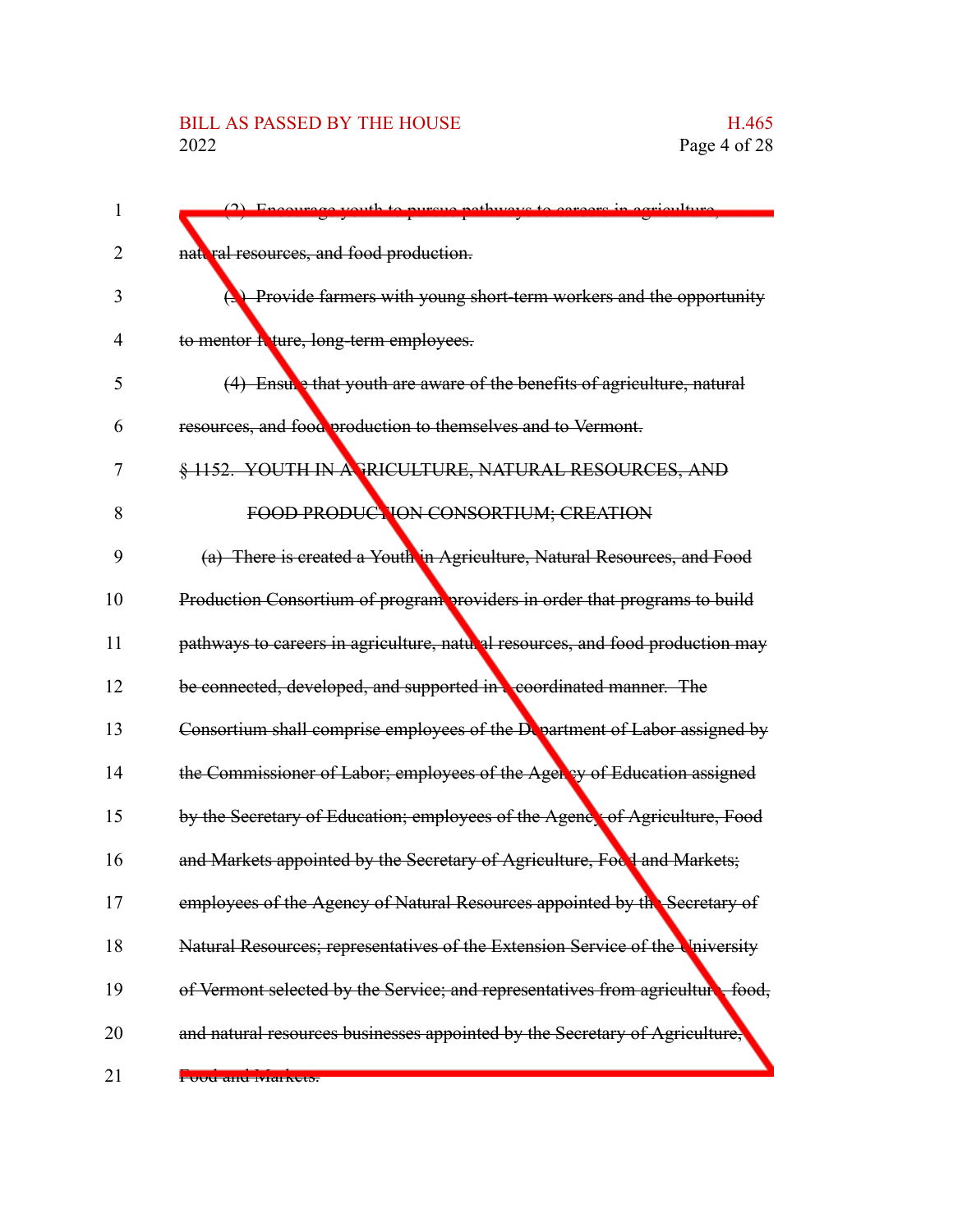## BILL AS PASSED BY THE HOUSE H.465<br>2022 Page 5 of 28

| $\mathbf 1$    | (b) The concortium chall be attached to the Department of Labor for             |
|----------------|---------------------------------------------------------------------------------|
| $\overline{2}$ | adn inistrative support. It shall elect its own chair and meet as required to   |
| 3              | fulfill it obligations under this chapter.                                      |
| $\overline{4}$ | § 1153. YOUTH IN AGRICULTURE, NATURAL RESOURCES, AND                            |
| 5              | FOOD PRODUCTION CONSORTIUM; POWERS AND DUTIES                                   |
| 6              | (a) The Consorth in shall be charged with the oversight of the development      |
| 7              | and coordination of programs in agriculture, natural resources, and food        |
| 8              | production, and education to connect youths' experiences in agriculture,        |
| 9              | natural resources, and food production to their in-school learning and develop  |
| 10             | pathways for pursuing further education related to agriculture or natural       |
| 11             | resources. It shall seek to coordinate and connect programs around common       |
| 12             | standards, coordinate resources, provide a cleeringhouse for information and    |
| 13             | technical assistance, establish a strong business and education partnership,    |
| 14             | identify missing components of the system, and oversee funds made available     |
| 15             | for the express purpose of implementing these pathways. It shall endeavor to    |
| 16             | sustain and expand programming in agriculture, natural resoures, and food       |
| 17             | production on a statewide basis in order to affect middle and secon lary school |
| 18             | students in Vermont. The Consortium shall seek to ensure the effective ress of  |
| 19             | all the programs in reaching large numbers of students, and in so far as        |
| 20             | possiole, seek to provide programs in an regions or the state tinough a         |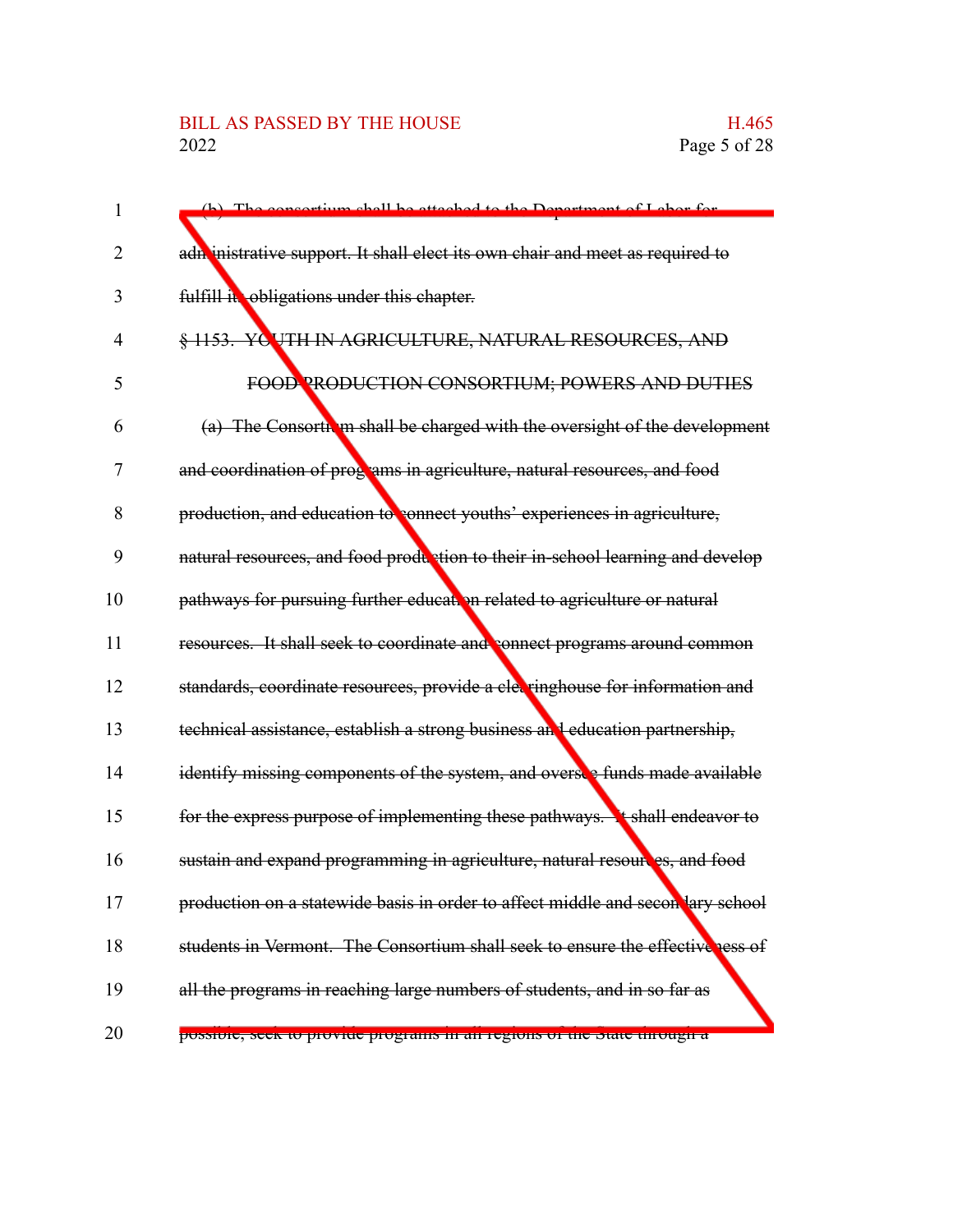## BILL AS PASSED BY THE HOUSE H.465<br>2022 Page 6 of 28

| $\mathbf{1}$   | avetam with uniform availability aligibility and funding                      |
|----------------|-------------------------------------------------------------------------------|
| 2              | requirements to make such opportunities available to all students.            |
| 3              | (b) A nong the programs to be reviewed and coordinated by the                 |
| 4              | Consortium at projects that involve agriculture and the environment;          |
| 5              | programs within the elementary and middle school system that provide hands-   |
| 6              | on learning, such as "Ag in the Classroom" sponsored by the Agency of         |
| $\overline{7}$ | Agriculture, Food and Markers, and "Forest, Fields, and Futures" sponsored by |
| 8              | UVM Extension; and secondary sellool programs in agriculture and natural      |
| 9              | resources-related areas in education; "Smokeyhouse" and other career          |
| 10             | technical education, agriculture, and natural resources programs offered by   |
| 11             | high schools and regional CTE centers. In addition, it shall review and       |
| 12             | coordinate programs such as the Youth Conservation Corps and the Farm         |
| 13             | Youth Corps of the Department of Labor, which has offered summer              |
| 14             | employment for students on farms, and other summer employment programs        |
| 15             | and alternative programs for in-school youth operated outside the public      |
| 16             | school funding system.                                                        |
|                |                                                                               |

17

(c) [Repealed.] [Repealed.]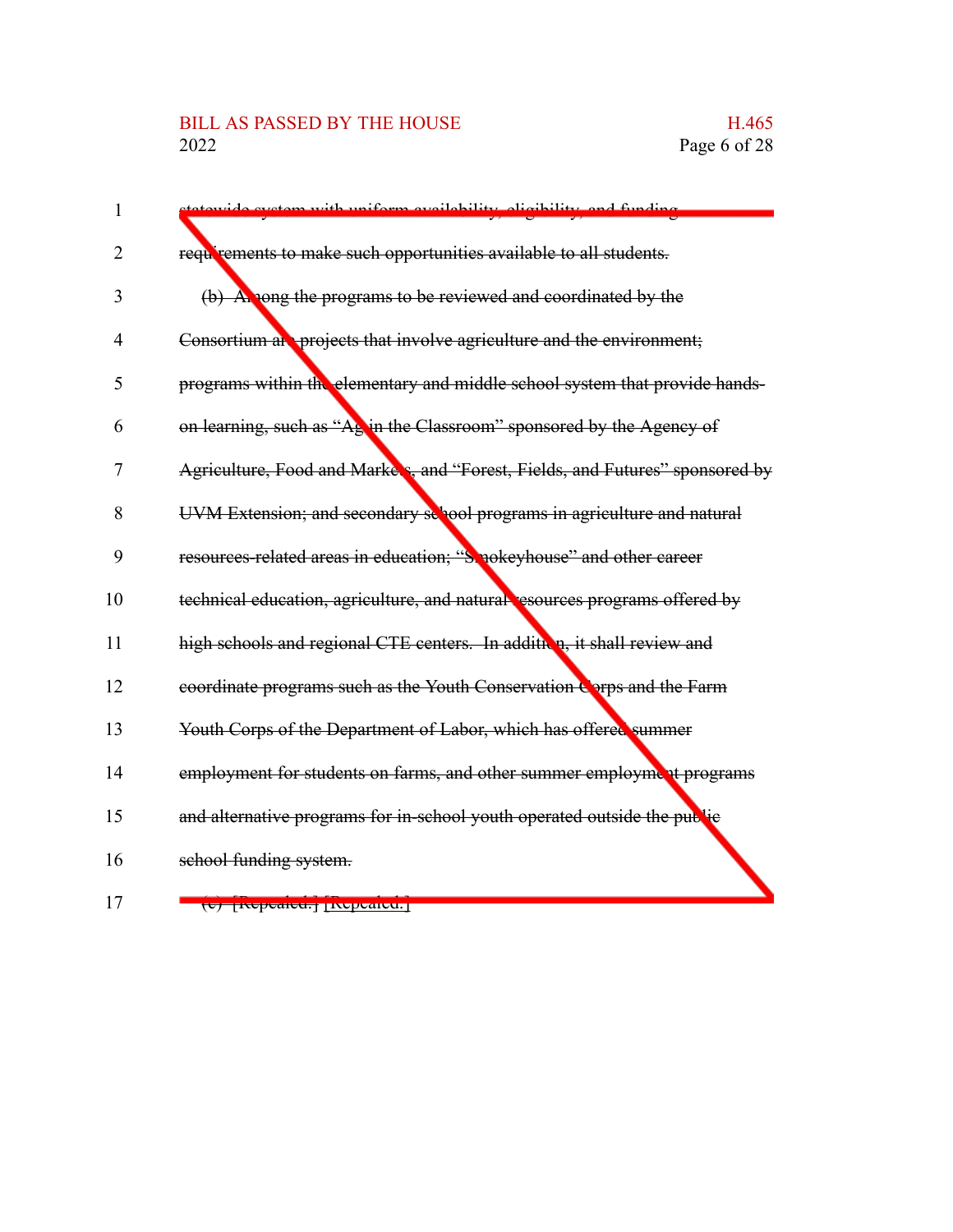| 1  | *** Denoel of the Department of Labor Advisory Council ***                      |
|----|---------------------------------------------------------------------------------|
| 2  | Sec 5. 21 V.S.A. § 1306 is amended to read:                                     |
| 3  | § 1306. ADVISORY COUNCIL; MEMBERS; TERMS                                        |
| 4  | (a) The Governor shall appoint a State Department of Labor Advisory             |
| 5  | Council componed of eight members from the general public to include four       |
| 6  | employer represent tives and four employee representatives who may fairly be    |
| 7  | regarded as employees ecause of their vocations, employment, and                |
| 8  | affiliations. Appointment of the four employee representatives, at least one of |
| 9  | whom shall have experience in vorkers' compensation law and one of whom         |
| 10 | shall be a member of a building tracle, shall be made from a list of qualified  |
| 11 | individuals submitted by the Vermont S ate Labor Council, the Vermont State     |
| 12 | Employees' Association, and the Vermont National Education Association.         |
| 13 | Appointment of the four employer representatives shall be made from a list of   |
| 14 | qualified individuals submitted by the Vermont Chamber of Commerce,             |
| 15 | Associated General Contractors of Vermont, and Verment Businesses for           |
| 16 | Social Responsibility. The Council members shall be apporated for staggered     |
| 17 | terms of four years. The Council shall meet at least three times a year.        |
| 18 | (b) The Council shall advise the Commissioner regarding formulating             |
| 19 | policies by discussing the problems related to the functions and duties of the  |
| 20 | Department in order to develop impartial solutions and approaches to these      |
| 21 | <b>Bouto</b> :                                                                  |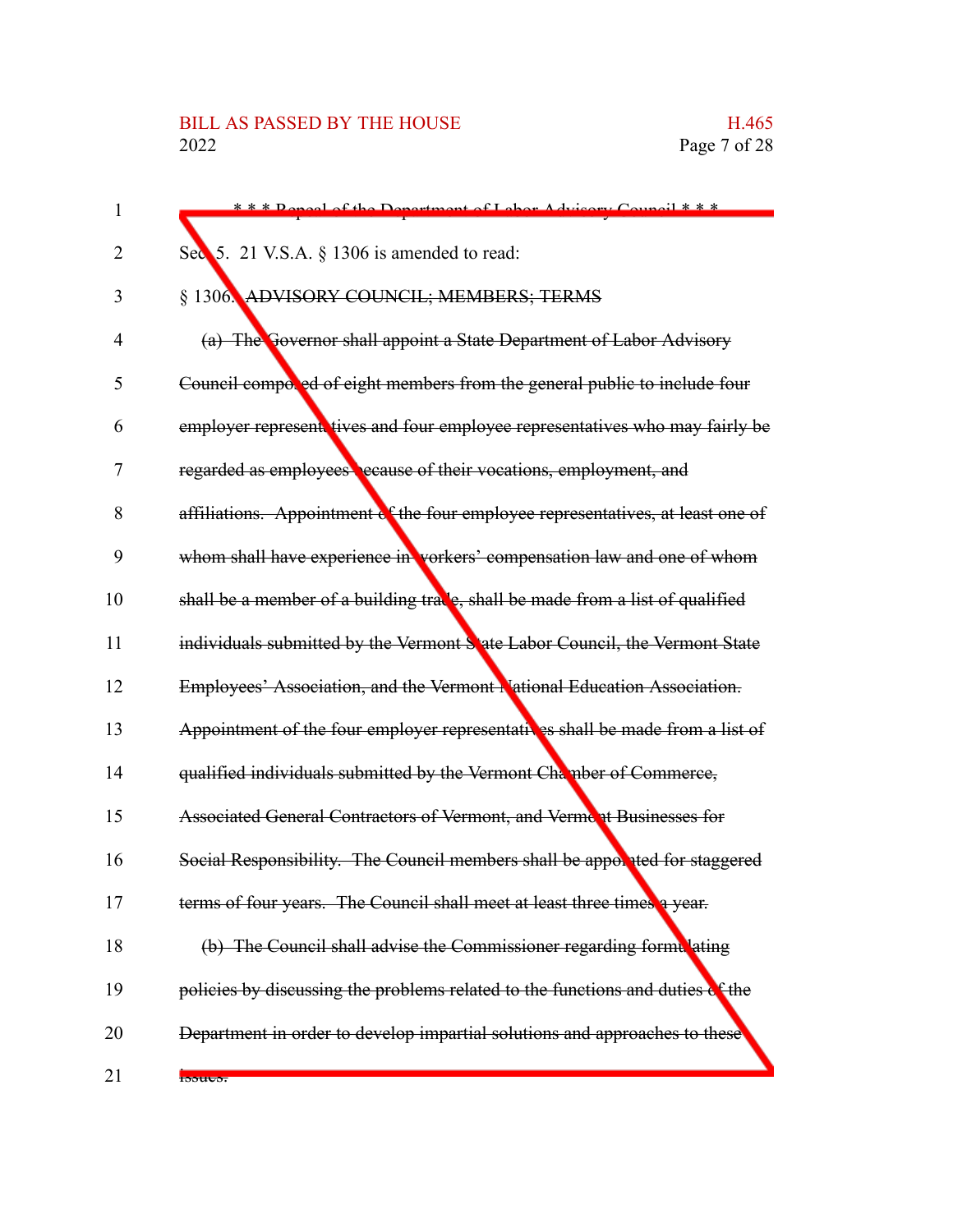## BILL AS PASSED BY THE HOUSE H.465<br>2022 Page 8 of 28

| laber or management representatives and use a portion of the Council's<br>2<br>meeting time to meet with these subcommittees.<br>3<br>(d) Each member of the Council who is not a salaried official or State<br>4<br>5<br>6<br>expenses as provided in 32 V.S.A. § 1010. [Repealed.]<br>7<br>8<br>Sec. 6. REPEAL OF WORKING GROUP ON STATE WORKFORCE<br>9<br><b>DEVELOPMENT</b><br>system; report) is repealed.<br>*** Repeal of Council Advisory Committee ***<br>Sec. 7. 20 V.S.A. § 2410 is amended to read:<br>§ 2410. COUNCIL ADVISORY COMMITTEE<br>advice to the Council regarding its duties under this subchapter.<br>18 | $\mathbf{1}$ | (a) The Commissioner may establish subcommittees composed solely of            |
|----------------------------------------------------------------------------------------------------------------------------------------------------------------------------------------------------------------------------------------------------------------------------------------------------------------------------------------------------------------------------------------------------------------------------------------------------------------------------------------------------------------------------------------------------------------------------------------------------------------------------------|--------------|--------------------------------------------------------------------------------|
| 10<br>11<br>12<br>13<br>14<br>15<br>16<br>17<br>19<br>20<br>21                                                                                                                                                                                                                                                                                                                                                                                                                                                                                                                                                                   |              |                                                                                |
|                                                                                                                                                                                                                                                                                                                                                                                                                                                                                                                                                                                                                                  |              |                                                                                |
|                                                                                                                                                                                                                                                                                                                                                                                                                                                                                                                                                                                                                                  |              |                                                                                |
|                                                                                                                                                                                                                                                                                                                                                                                                                                                                                                                                                                                                                                  |              |                                                                                |
|                                                                                                                                                                                                                                                                                                                                                                                                                                                                                                                                                                                                                                  |              | employee or is not otherwise compensated through employment for attending      |
|                                                                                                                                                                                                                                                                                                                                                                                                                                                                                                                                                                                                                                  |              | Council meetings is entitled to per diem compensation and reimbursement for    |
|                                                                                                                                                                                                                                                                                                                                                                                                                                                                                                                                                                                                                                  |              |                                                                                |
|                                                                                                                                                                                                                                                                                                                                                                                                                                                                                                                                                                                                                                  |              | * * * Repeal of Working Group on State Workforce Development * * *             |
|                                                                                                                                                                                                                                                                                                                                                                                                                                                                                                                                                                                                                                  |              |                                                                                |
|                                                                                                                                                                                                                                                                                                                                                                                                                                                                                                                                                                                                                                  |              |                                                                                |
|                                                                                                                                                                                                                                                                                                                                                                                                                                                                                                                                                                                                                                  |              | 2017 Acts and Resolves No. 69, Sec. E.1 (State workforce development           |
|                                                                                                                                                                                                                                                                                                                                                                                                                                                                                                                                                                                                                                  |              |                                                                                |
|                                                                                                                                                                                                                                                                                                                                                                                                                                                                                                                                                                                                                                  |              |                                                                                |
|                                                                                                                                                                                                                                                                                                                                                                                                                                                                                                                                                                                                                                  |              |                                                                                |
|                                                                                                                                                                                                                                                                                                                                                                                                                                                                                                                                                                                                                                  |              |                                                                                |
|                                                                                                                                                                                                                                                                                                                                                                                                                                                                                                                                                                                                                                  |              | (a) Creation. There is created the Council Advisory Committee to provide       |
|                                                                                                                                                                                                                                                                                                                                                                                                                                                                                                                                                                                                                                  |              |                                                                                |
|                                                                                                                                                                                                                                                                                                                                                                                                                                                                                                                                                                                                                                  |              | $(1)$ The Committee shall specifically advise and assist the Conneil in        |
|                                                                                                                                                                                                                                                                                                                                                                                                                                                                                                                                                                                                                                  |              | developing procedures to ensure that allegations of unprofessional conduct by  |
|                                                                                                                                                                                                                                                                                                                                                                                                                                                                                                                                                                                                                                  |              | law enforcement officers are investigated fully and fairly, and to ensure that |
|                                                                                                                                                                                                                                                                                                                                                                                                                                                                                                                                                                                                                                  |              | <del>appropriate action is taken in regard to those anegations.</del>          |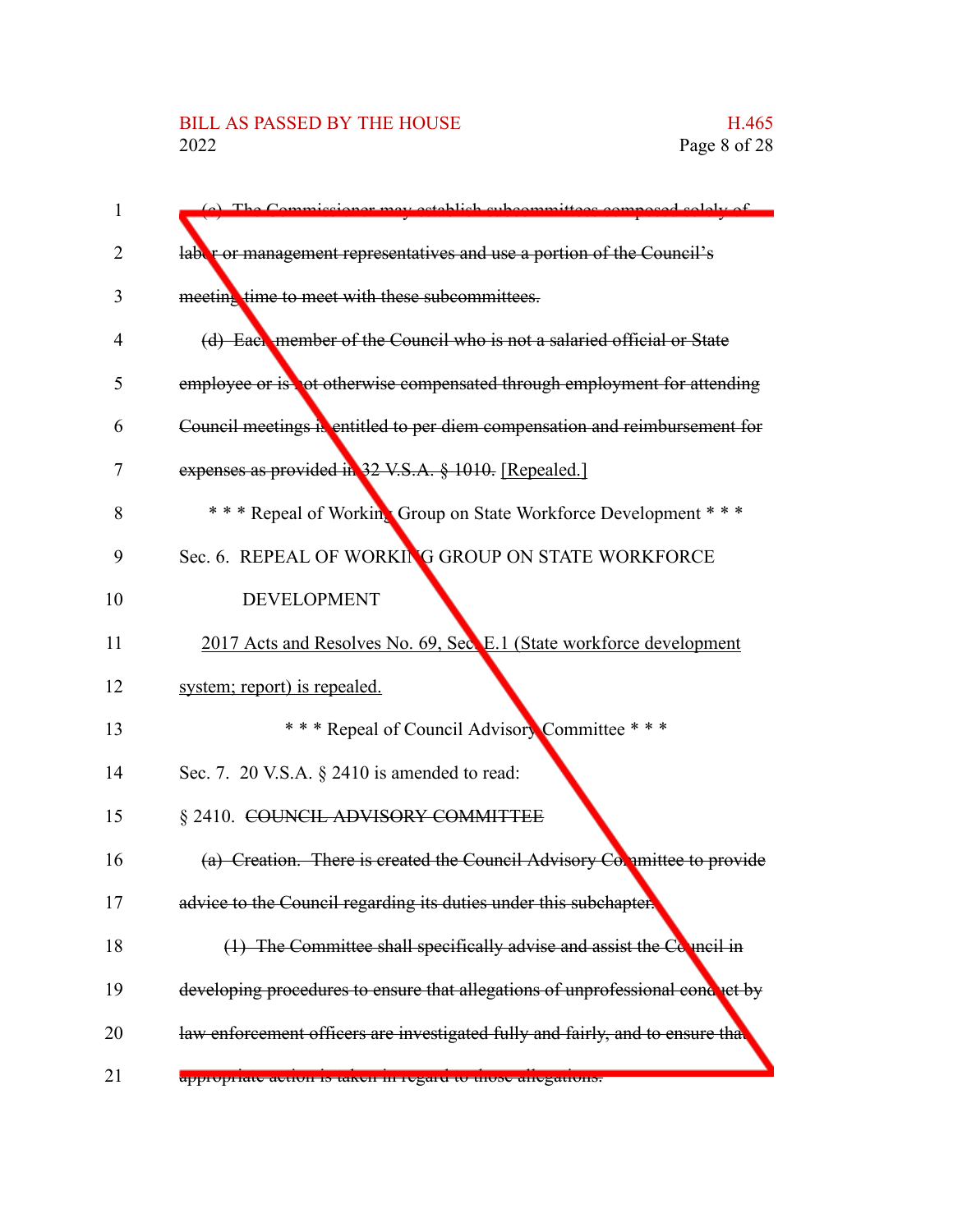| 1  | (2) The Committee shall be advisory only and shall not have any               |
|----|-------------------------------------------------------------------------------|
| 2  | deer jon-making authority.                                                    |
| 3  | (b) M embership. The Committee shall be composed of five individuals          |
| 4  | appointed by the Governor. The Governor may solicit recommendations for       |
| 5  | appointments from the Chair of the Council.                                   |
| 6  | (1) Four of these members shall be public members who during                  |
| 7  | incumbency shall not serve and shall have never served as a law enforcement   |
| 8  | officer or corrections officer and shall not have an immediate family member  |
| 9  | who is serving or has ever served as vither of those officers.                |
| 10 | (2) One of these members shall be a retired law enforcement officer.          |
| 11 | (c) Assistance. The Executive Director of he Council or designee shall        |
| 12 | attend Committee meetings as a resource for the Committee.                    |
| 13 | (d) Reimbursement. Members of the Committee who are not employees of          |
| 14 | the State of Vermont and who are not otherwise compensated or reimbursed      |
| 15 | for their attendance shall be entitled to per diem compensation and           |
| 16 | reimbursement of expenses pursuant to 32 V.S.A. § 1010 for not more than      |
| 17 | five meetings per year. Such payments shall be derived from the budget of the |
| 18 | Councir Inepeared.                                                            |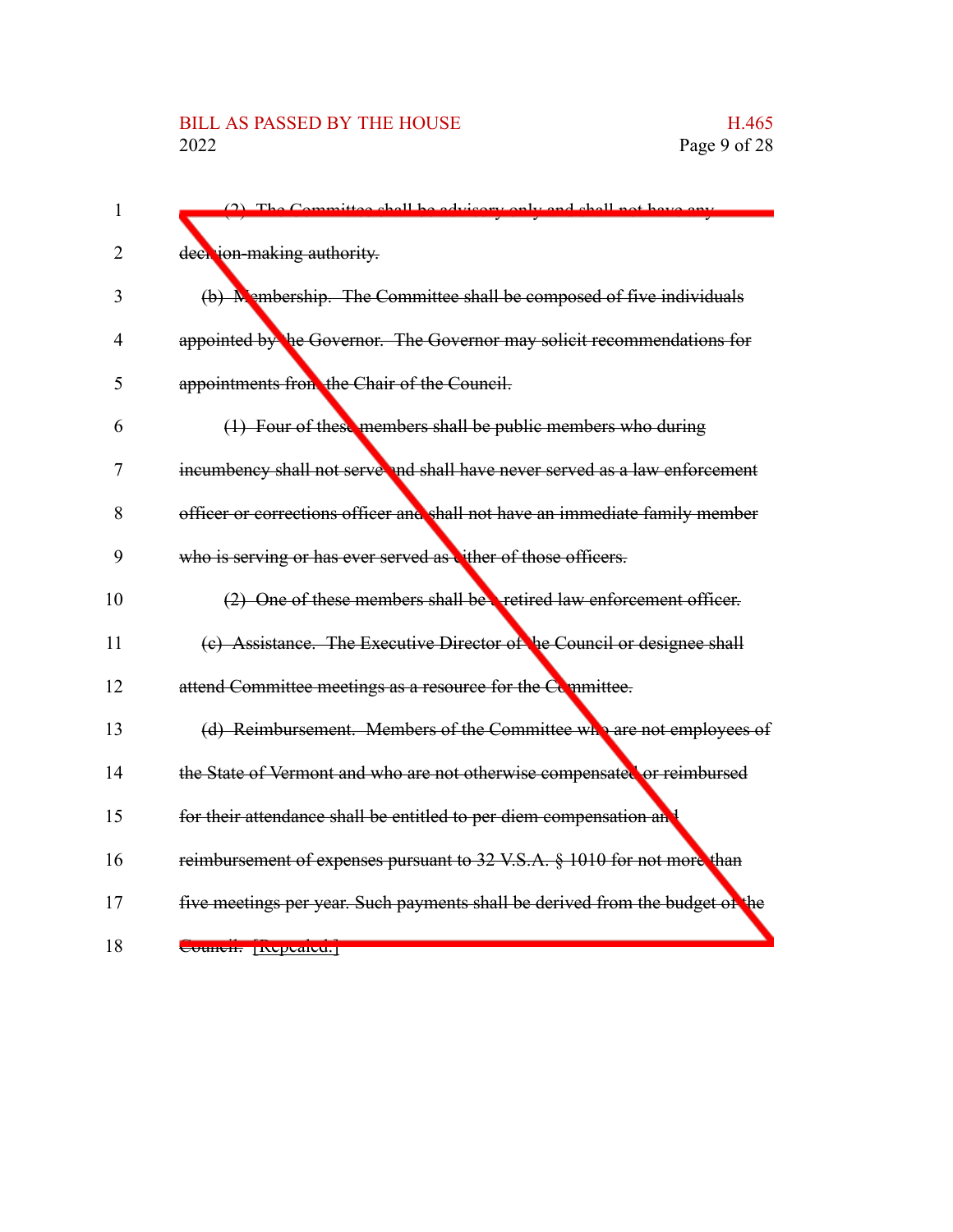| 1  | d Commissions Dor Diam Compansati<br>$\alpha$ * * *                          |
|----|------------------------------------------------------------------------------|
| 2  | Sec 8. 32 V.S.A. § 1010 is amended to read:                                  |
| 3  | § 1010. MEMBERS OF CERTAIN BOARDS                                            |
| 4  | (a) Except for those members serving ex officio or otherwise regularly       |
| 5  | employed by the State, the members of the following boards shall be entitled |
| 6  | to receive $$50.00$ in per diem compensation:                                |
| 7  | (1) Board of Bar Examiners                                                   |
| 8  | (2) Board of Librarie                                                        |
| 9  | (3) Vermont Milk Commission                                                  |
| 10 | (4) Board of Education                                                       |
| 11 | (5) State Board of Health                                                    |
| 12 | (6) Emergency Board                                                          |
| 13 | (7) Board of Liquor and Lottery                                              |
| 14 | (8) Human Services Board                                                     |
| 15 | (9) State Fish and Wildlife Board                                            |
| 16 | (10) State Board of Mental Health                                            |
| 17 | (11) Vermont Employment Security Board                                       |
| 18 | (12) Capitol Complex Commission                                              |
| 19 | (13) Natural Gas and Oil Resources Board                                     |
| 20 | (14) Transportation Board                                                    |
| 21 | $\overline{1J}$<br>Vermont veterans frome board of frustees                  |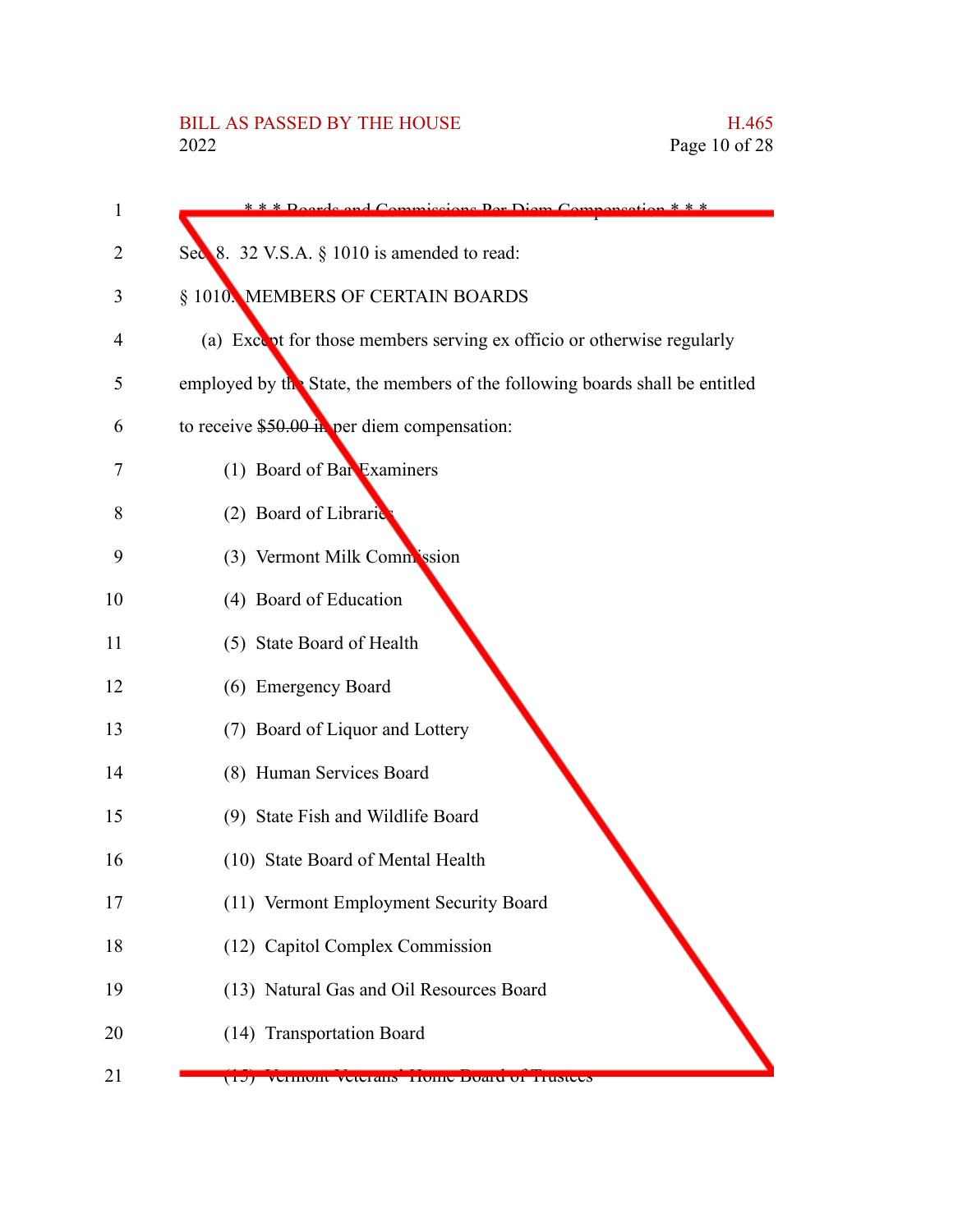# BILL AS PASSED BY THE HOUSE H.465<br>2022 Page 11 of 28

| $\mathbf{1}$   | (16) Advisory Council on Historic Preservation                                   |
|----------------|----------------------------------------------------------------------------------|
| 2              | (17) The Electricians' Licensing Board                                           |
| 3              | 8) [Repealed.]                                                                   |
| $\overline{4}$ | (19) Emergency Personnel Survivors Benefit Review Board                          |
| 5              | (20) Con munity High School of Vermont Board                                     |
| 6              | (21) Parole Loard                                                                |
| 7              | $(b)(1)$ Notwithstanding any other provision of law, members of                  |
| 8              | professional or occupational licensing boards or commissions, advisory boards    |
| 9              | or commissions, appeals boards, promotional boards, interstate boards,           |
| 10             | supervisory boards and councils, or any other boards, commissions, or similar    |
| 11             | entities that are not listed in subsection (a) of this section but are otherwise |
| 12             | entitled by act of the General Assembly to receive per diem compensation,        |
| 13             | shall be entitled to receive per diem compensation in the amount of \$50.00 per  |
| 14             | day for each day devoted to official duties. This subsection shall not reduce    |
| 15             | the amount of per diem compensation provided by act of the General               |
| 16             | Assembly to members of boards or commissions entitled to receive more than       |
| 17             | \$50.00 per day.                                                                 |
| 18             | (2) "Per diem" means the amount of compensation to which member                  |
| 19             | of a statutory board or commission is entitled for:                              |
| 20             | $(A)$ attendance at a regular or special meeting of such board or                |
| 21             | commission of any committee thereor, or                                          |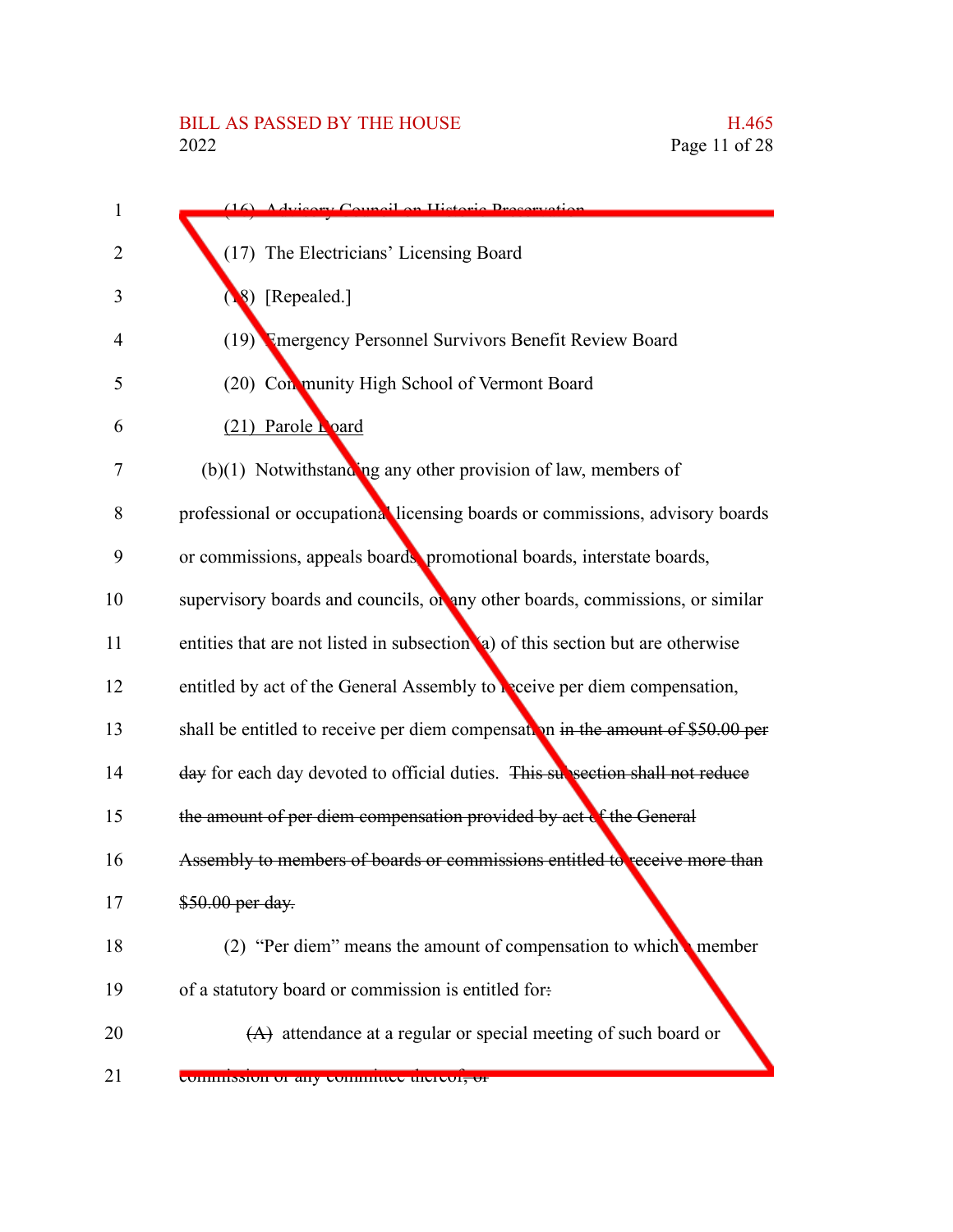## BILL AS PASSED BY THE HOUSE H.465<br>2022 Page 12 of 28

| (B) norformance of other duties directly related to the efficient                |
|----------------------------------------------------------------------------------|
| con luct of necessary board business as assigned and approved by the             |
| chairperson, provided that payment for such duties shall be at the per diem rate |
| prorated for actual time spent performing duties. Proration shall be calculated  |
| based on an eight-hour day. Under no circumstances shall the daily payment       |
| exceed the per dien amount.                                                      |
| (c) The members on the boards and commissions, including those members           |
| serving ex officio or otherwise regularly employed by the State, shall be        |
| entitled to receive their actual and necessary expenses when away from home      |
| or office upon their official duties.                                            |
| (d) Notwithstanding the provisions of subsections (a) and (b) of this            |
| section, a member shall not be entitled to reveive State per diem compensation   |
| for any meeting or other official duty for which specific compensation is        |
| provided by another source.                                                      |
| (e) The budget report of the Governor for each fiscal year shall contain a       |
| separate schedule disclosing the current per diem compensation and allowable     |
| expense reimbursement for appointed members of all boards, commissions,          |
| councils, and committees and all other statutory-created management, policy      |
| making, or advisory bodies of the Executive Branch who do not receive a          |
| salary, whether appointed by the Governor or not, and the recommendation.        |
| 101 the heat hocal year. The appropriations committees or the cleneral           |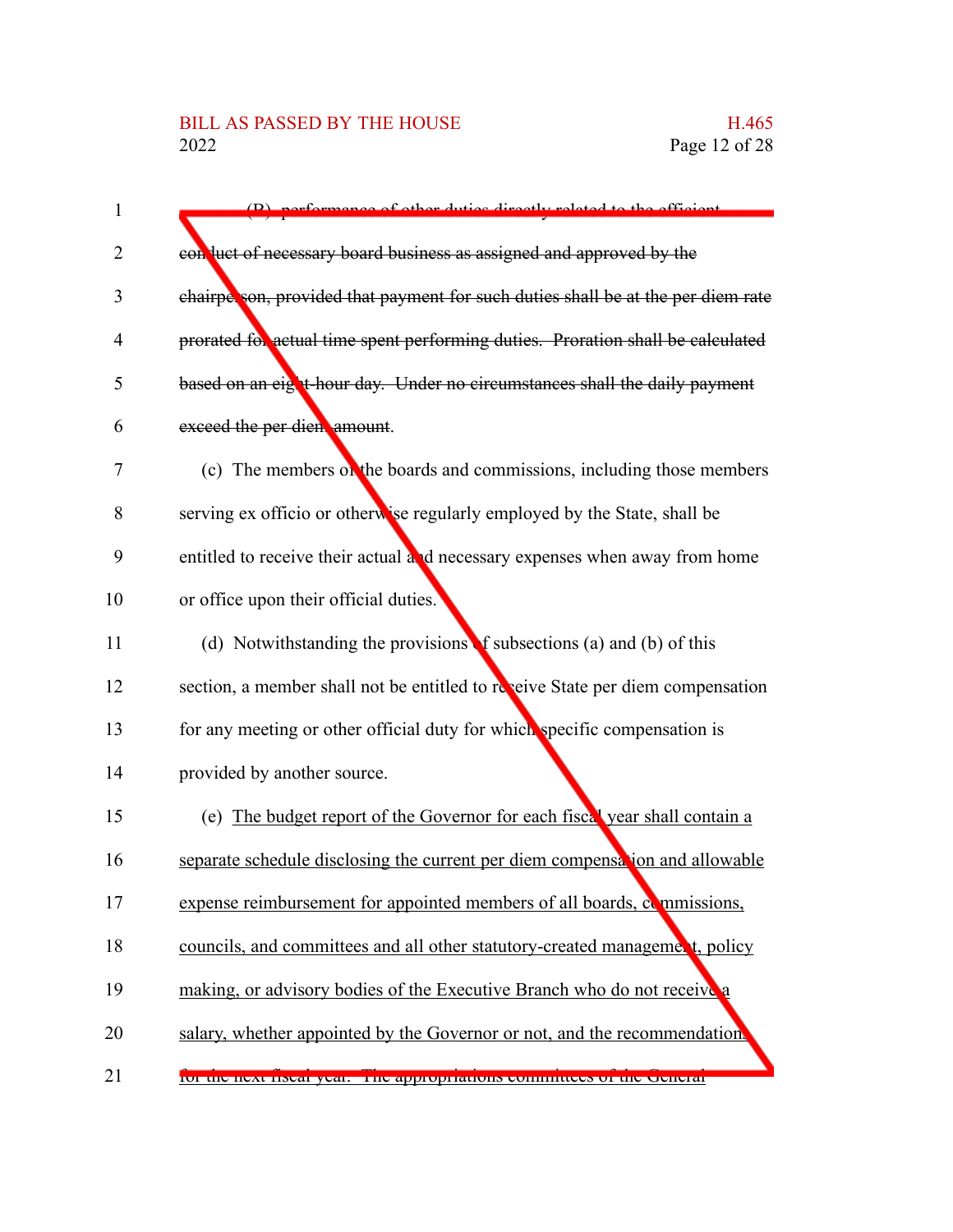| 1              | comply shall review the recommendations and include in a separate section      |
|----------------|--------------------------------------------------------------------------------|
| 2              | of the annual appropriations act the per diem compensation and allowable       |
| 3              | expense reimbursement for each such body, which shall constitute the           |
| $\overline{4}$ | appropriation it t per diem compensation and allowable expense                 |
| 5              | reimbursement increases for members of such bodies for the next fiscal year.   |
| 6              | Per diem compensation at horized under this section shall be not less than     |
| 7              | \$50.00 per day. The Governor nay authorize per diem compensation and          |
| 8              | expense reimbursement in accordance with this section for members of boards    |
| 9              | and commissions, including temporary study commissions, created by             |
| 10             | Executive Order executive order.                                               |
| 11             | (f) Members of the Parole Board shall be entitled to receive \$100.00 per      |
| 12             | diem for each day of official duties together with reimbure ment of reasonable |
| 13             | expenses incurred in the performance of their duties. [Repealed.]              |
| 14             | *** Effective Date ***                                                         |
| 15             | Sec. 9. EFFECTIVE DATE                                                         |
| 16             | THIS are shall take effect on July 1, $2022$ .                                 |
|                | *** Repeal of Vermont Educational Health Benefits Commission ***               |

*Sec. 1. REPEAL OF VERMONT EDUCATIONAL HEALTH BENEFITS COMMISSION*

*2017 Acts and Resolves No. 85, Sec. H.7 (Vermont Educational Health Benefits Commission) is repealed.*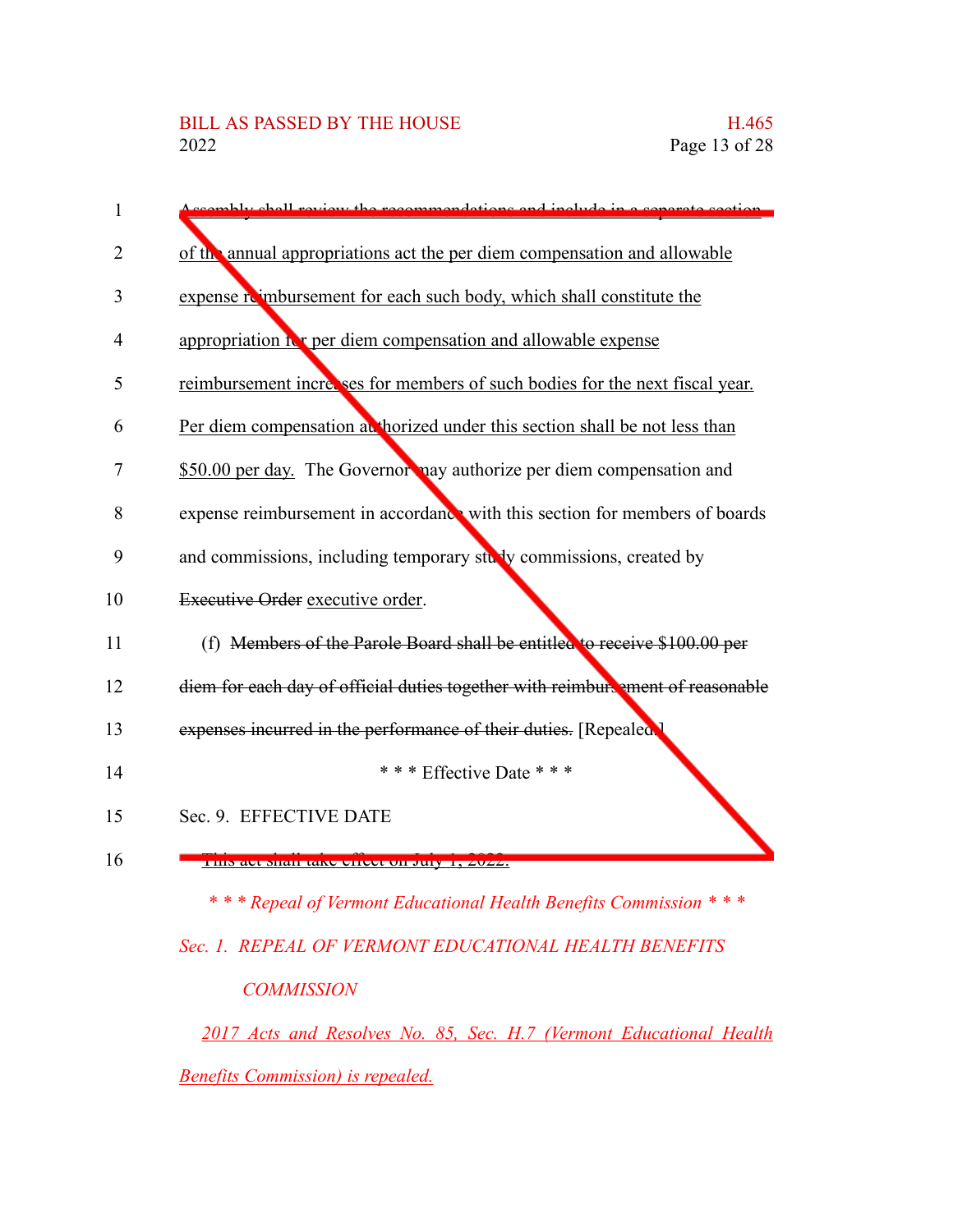*\* \* \* Repeal of Study Committee on Sales and Use Tax \* \* \**

*Sec. 2. REPEAL OF STUDY COMMITTEE ON SALES AND USE TAX*

*2012 Acts and Resolves No. 143, Sec. 53 (study committee on sales and use*

*tax) is repealed.*

*\* \* \* Repeal of Committee on Enhancing Vermont's Software and Information Technology Economy \* \* \**

*Sec. 3. REPEAL OF ENHANCING VERMONT'S SOFTWARE AND*

*INFORMATION TECHNOLOGY ECONOMY*

*2012 Acts and Resolves No. 143, Sec. 53a (enhancing Vermont's software*

*and information technology economy) is repealed.*

*\* \* \* Repeal of Youth in Agriculture, Natural Resources, and*

*Food Production Consortium \* \* \**

*Sec. 4. 21 V.S.A. chapter 14 is amended to read:*

*CHAPTER 14. YOUTH IN AGRICULTURE, NATURAL RESOURCES, AND*

### *FOOD PRODUCTION*

*§ 1151. LEGISLATIVE FINDINGS AND PURPOSE*

*(a) The General Assembly finds that:*

*(1) Agriculture, natural resources, and food production play a central role in the economy and culture of Vermont.*

*(2) Farms and farm-based industries are experiencing an everincreasing need for workers who are willing to work the hours involved in*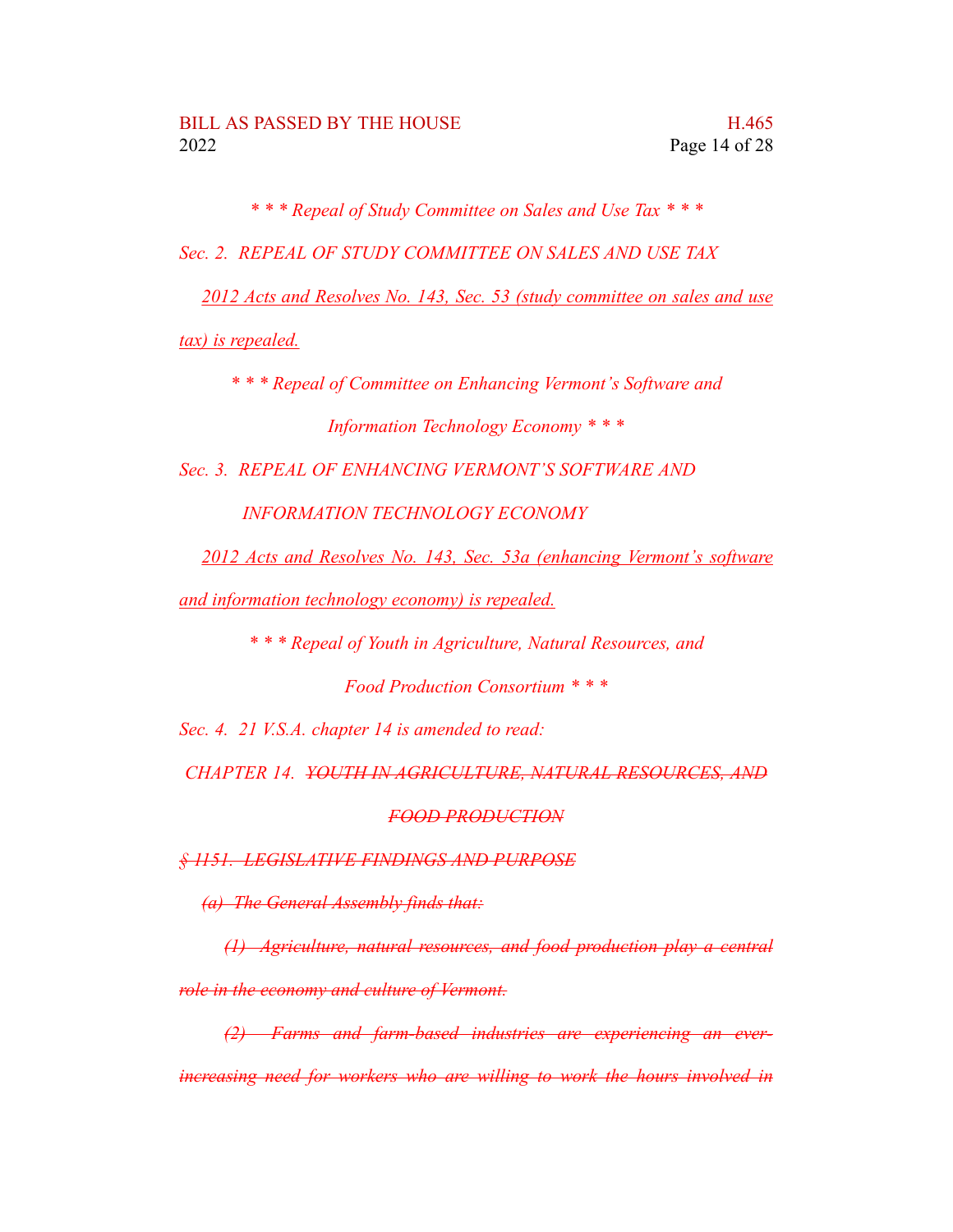*farming and who have the multiple skills necessary to handle successfully the multiple and varied responsibilities of farming.*

*(3) Farms have always provided the environment for youth to acquire workplace skills such as responsibility, creativity, and initiative and occupational skills ranging from plant and animal science to economics and to grow therefore into sought-after workers by a wide variety of employers.*

*(4) Programs such as the Farm Youth Corps have provided the infrastructure that is necessary to connect youth to careers in agriculture, natural resources, and food production.*

*(5) Programs that have provided youth with the opportunity to work on farms have declined due to reductions in federal funding.*

*(b) Therefore, it is the purpose of this chapter to create and support programs for youth that will engage them in agriculture, natural resources, and food production in order to:*

*(1) Provide them an opportunity to engage in work that provides them with hands-on learning and allows them to develop a strong work ethic and vital workplace and occupational skills that will be valuable in any career they might pursue.*

*(2) Encourage youth to pursue pathways to careers in agriculture, natural resources, and food production.*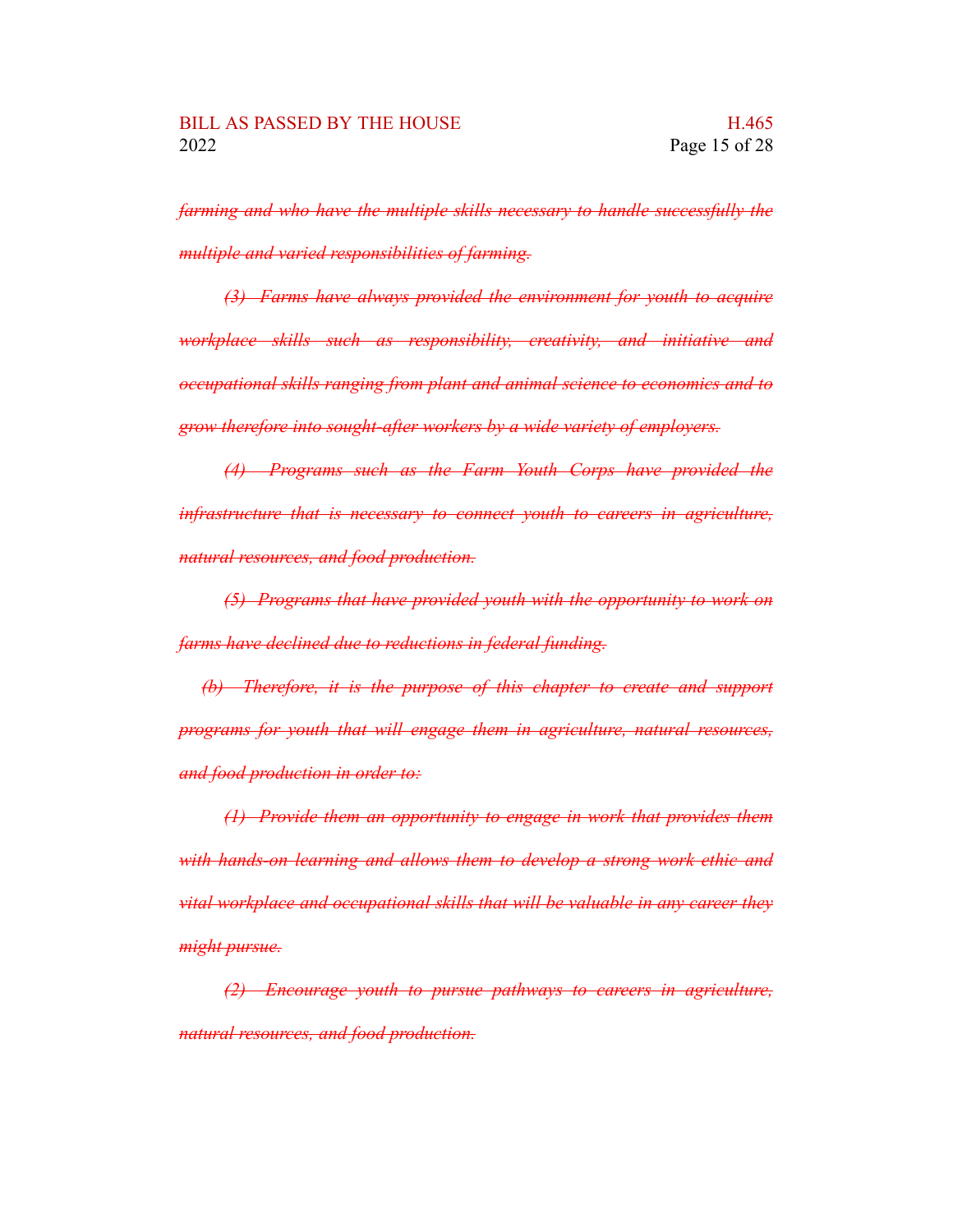*(3) Provide farmers with young short-term workers and the opportunity to mentor future, long-term employees.*

*(4) Ensure that youth are aware of the benefits of agriculture, natural resources, and food production to themselves and to Vermont.*

*§ 1152. YOUTH IN AGRICULTURE, NATURAL RESOURCES, AND*

*FOOD PRODUCTION CONSORTIUM; CREATION*

*(a) There is created a Youth in Agriculture, Natural Resources, and Food Production Consortium of program providers in order that programs to build pathways to careers in agriculture, natural resources, and food production may be connected, developed, and supported in a coordinated manner. The Consortium shall comprise employees of the Department of Labor assigned by the Commissioner of Labor; employees of the Agency of Education assigned by the Secretary of Education; employees of the Agency of Agriculture, Food and Markets appointed by the Secretary of Agriculture, Food and Markets; employees of the Agency of Natural Resources appointed by the Secretary of Natural Resources; representatives of the Extension Service of the University of Vermont selected by the Service; and representatives from agriculture, food, and natural resources businesses appointed by the Secretary of Agriculture, Food and Markets.*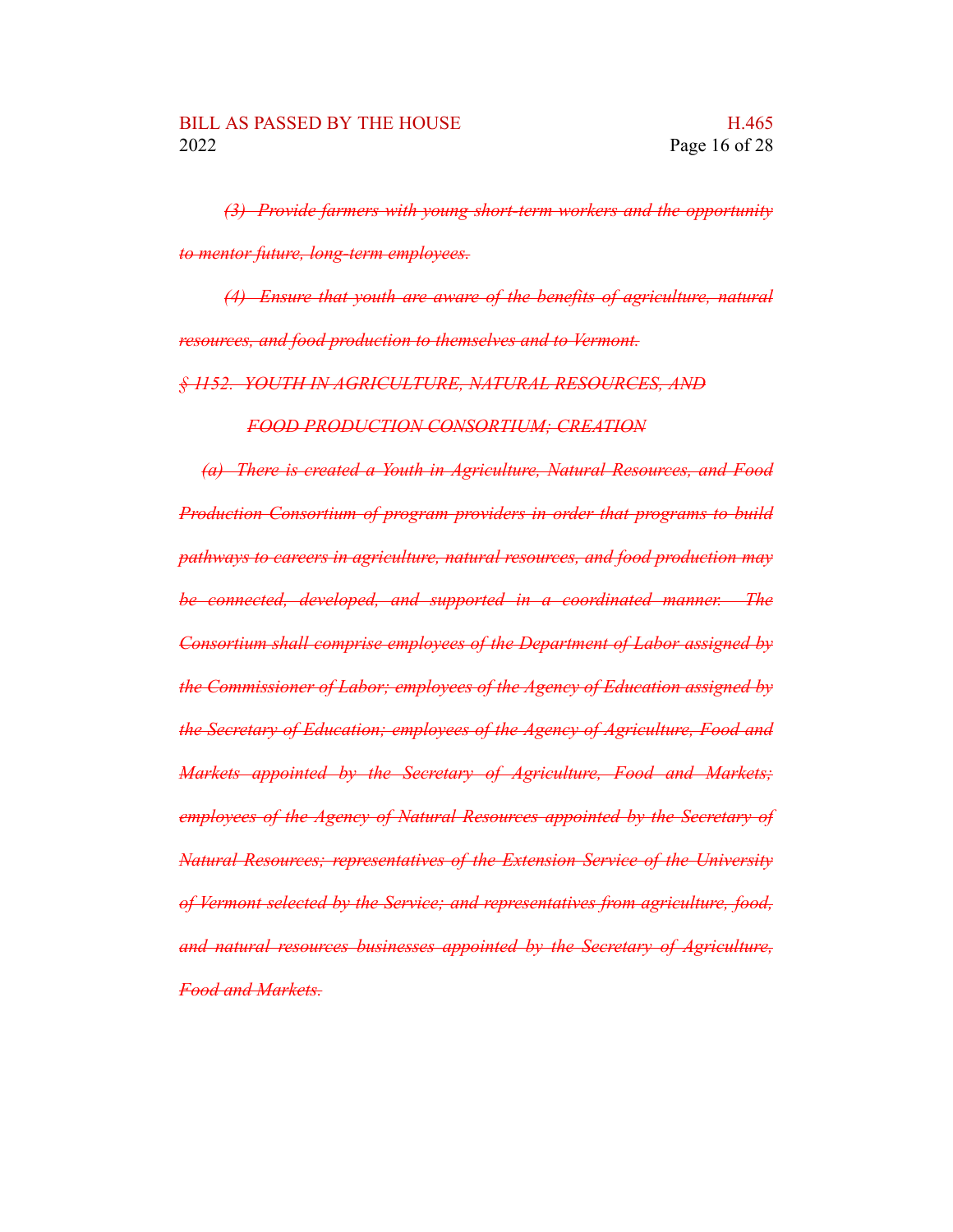*(b) The consortium shall be attached to the Department of Labor for administrative support. It shall elect its own chair and meet as required to fulfill its obligations under this chapter.*

### *§ 1153. YOUTH IN AGRICULTURE, NATURAL RESOURCES, AND*

*FOOD PRODUCTION CONSORTIUM; POWERS AND DUTIES*

*(a) The Consortium shall be charged with the oversight of the development and coordination of programs in agriculture, natural resources, and food production, and education to connect youths' experiences in agriculture, natural resources, and food production to their in-school learning and develop pathways for pursuing further education related to agriculture or natural resources. It shall seek to coordinate and connect programs around common standards, coordinate resources, provide a clearinghouse for information and technical assistance, establish a strong business and education partnership, identify missing components of the system, and oversee funds made available for the express purpose of implementing these pathways. It shall endeavor to sustain and expand programming in agriculture, natural resources, and food production on a statewide basis in order to affect middle and secondary school students in Vermont. The Consortium shall seek to ensure the effectiveness of all the programs in reaching large numbers of students, and in so far as possible, seek to provide programs in all regions of the State through a*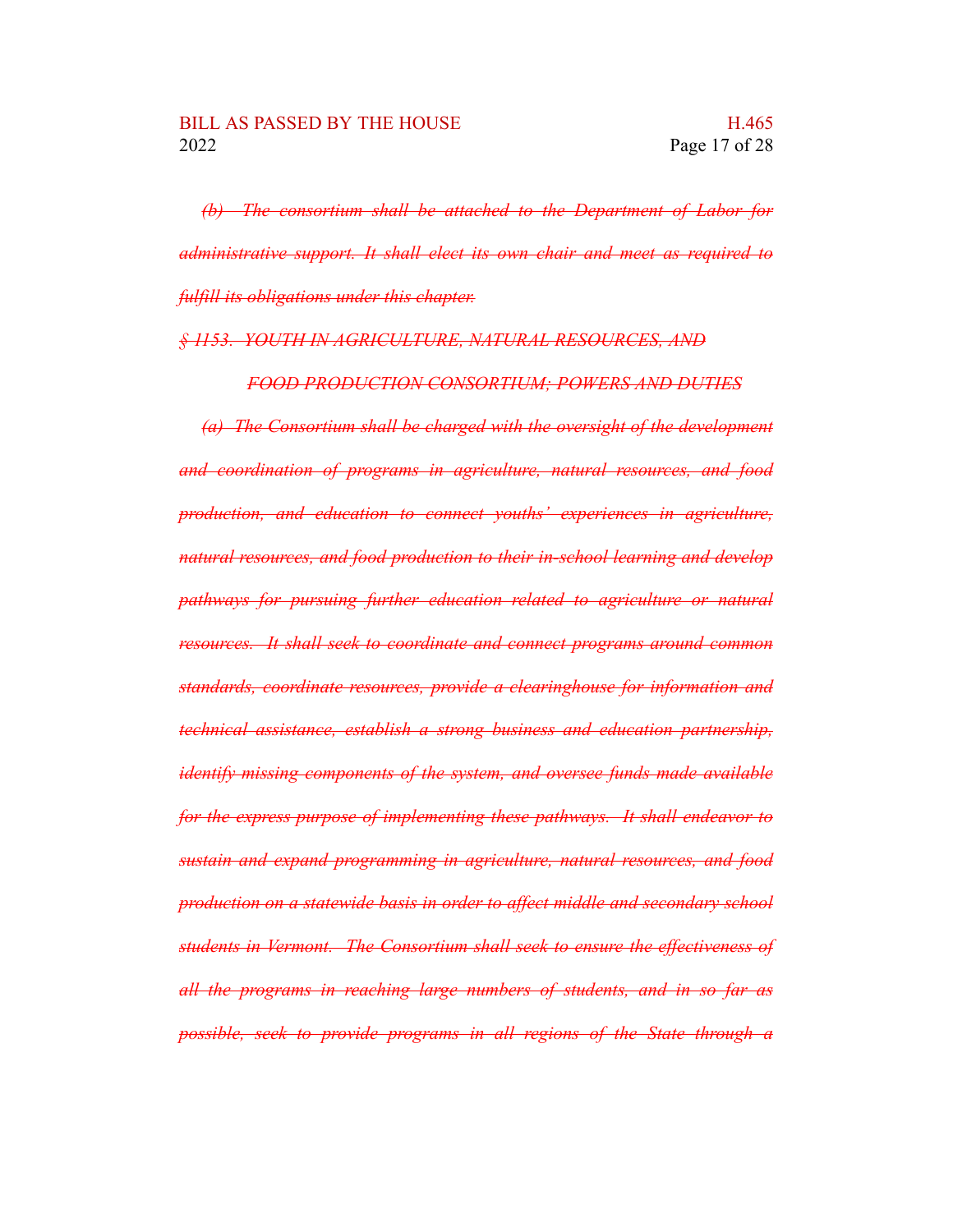*statewide system with uniform availability, eligibility, and funding requirements to make such opportunities available to all students.*

*(b) Among the programs to be reviewed and coordinated by the Consortium are projects that involve agriculture and the environment; programs within the elementary and middle school system that provide hands-on learning, such as "Ag in the Classroom" sponsored by the Agency of Agriculture, Food and Markets, and "Forest, Fields, and Futures" sponsored by UVM Extension; and secondary school programs in agriculture and natural resources-related areas in education; "Smokeyhouse" and other career technical education, agriculture, and natural resources programs offered by high schools and regional CTE centers. In addition, it shall review and coordinate programs such as the Youth Conservation Corps and the Farm Youth Corps of the Department of Labor, which has offered summer employment for students on farms, and other summer employment programs and alternative programs for in-school youth operated outside the public school funding system.*

*(c) [Repealed.] [Repealed.]*

*\* \* \* Repeal of the Department of Labor Advisory Council \* \* \**

*Sec. 5. 21 V.S.A. § 1306 is amended to read:*

*§ 1306. ADVISORY COUNCIL; MEMBERS; TERMS*

*(a) The Governor shall appoint a State Department of Labor Advisory Council composed of eight members from the general public to include four*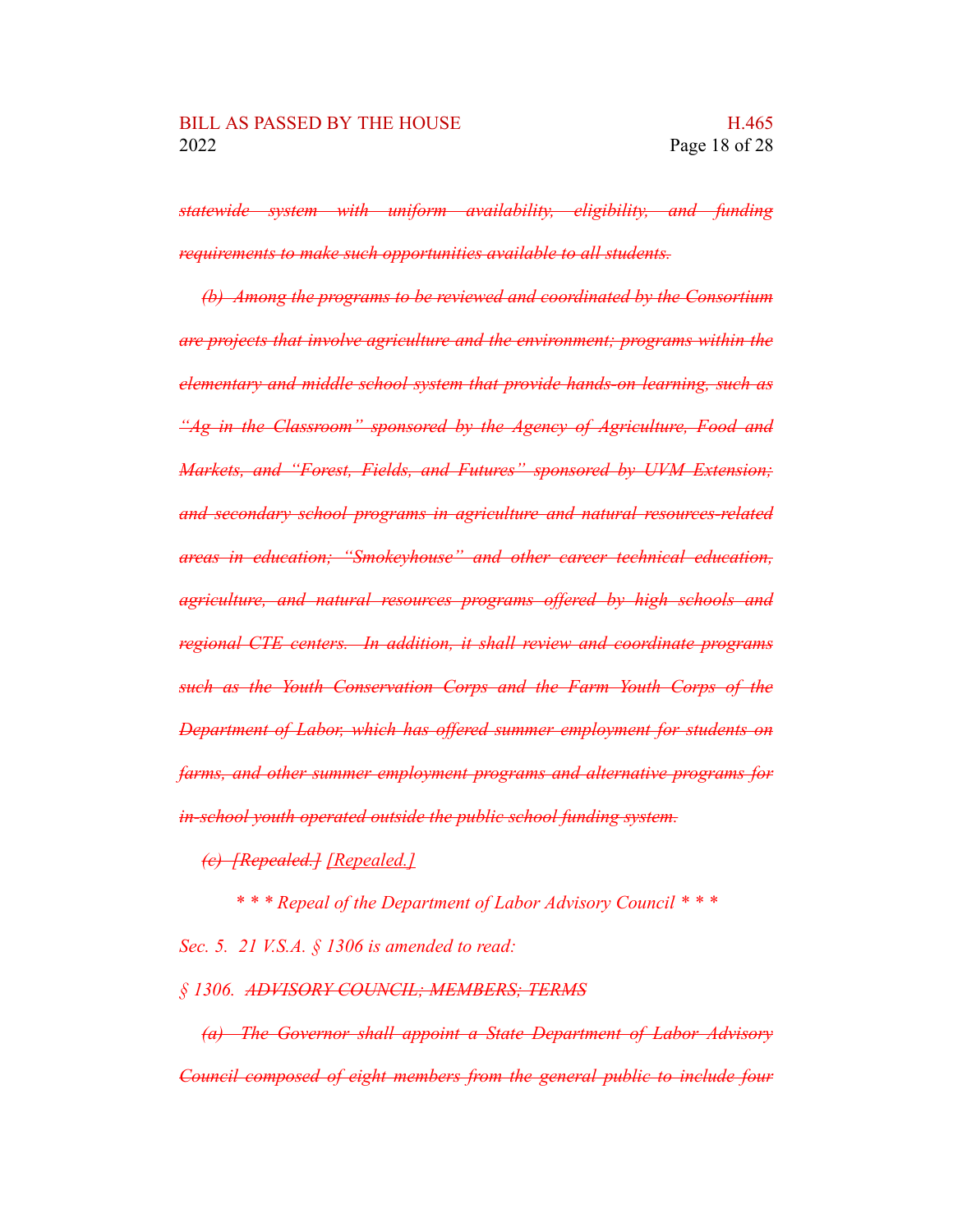*employer representatives and four employee representatives who may fairly be regarded as employees because of their vocations, employment, and affiliations. Appointment of the four employee representatives, at least one of whom shall have experience in workers' compensation law and one of whom shall be a member of a building trade, shall be made from a list of qualified individuals submitted by the Vermont State Labor Council, the Vermont State Employees' Association, and the Vermont National Education Association. Appointment of the four employer representatives shall be made from a list of qualified individuals submitted by the Vermont Chamber of Commerce, Associated General Contractors of Vermont, and Vermont Businesses for Social Responsibility. The Council members shall be appointed for staggered terms of four years. The Council shall meet at least three times a year.*

*(b) The Council shall advise the Commissioner regarding formulating policies by discussing the problems related to the functions and duties of the Department in order to develop impartial solutions and approaches to these issues.*

*(c) The Commissioner may establish subcommittees composed solely of labor or management representatives and use a portion of the Council's meeting time to meet with these subcommittees.*

*(d) Each member of the Council who is not a salaried official or State employee or is not otherwise compensated through employment for attending*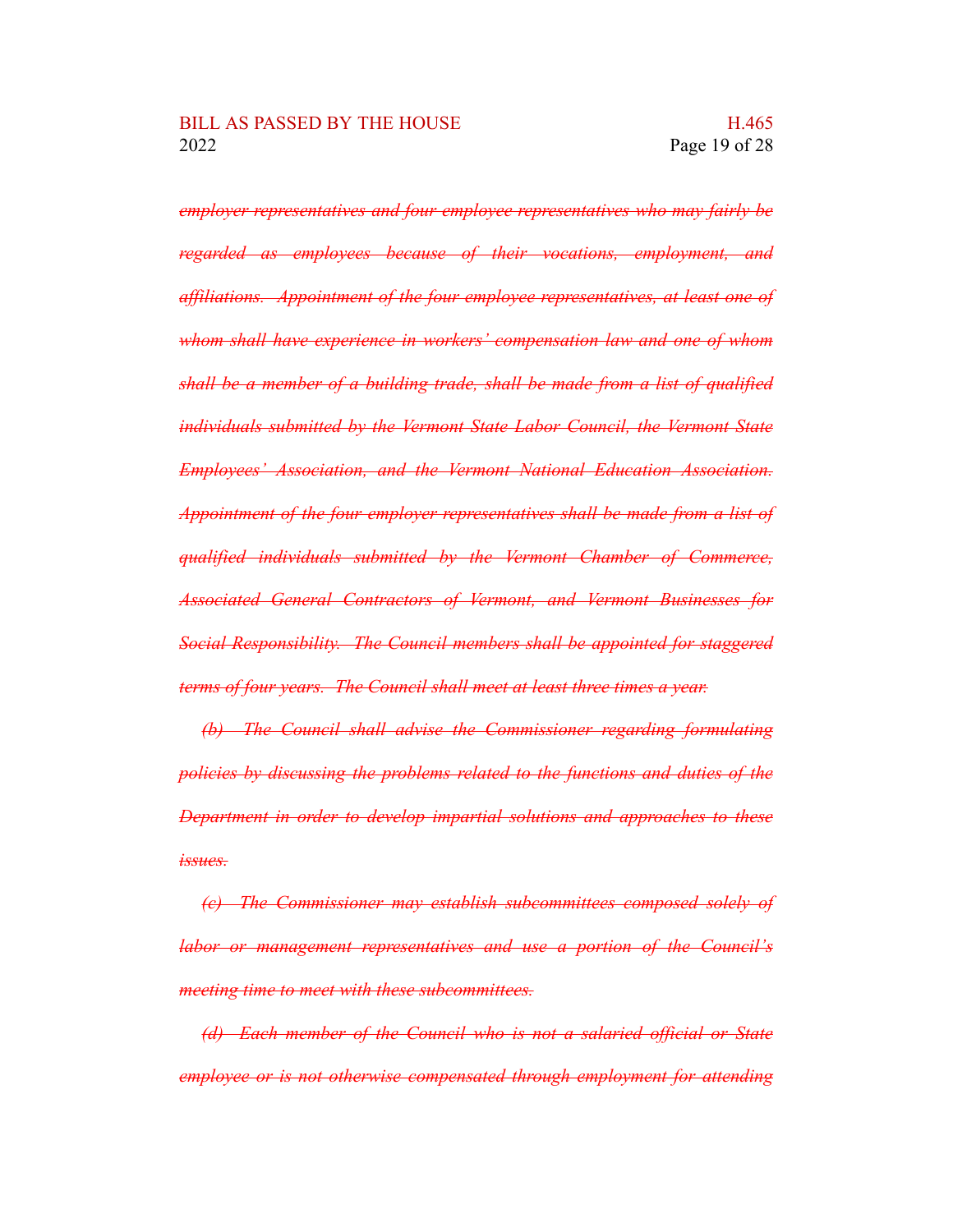*Council meetings is entitled to per diem compensation and reimbursement for expenses as provided in 32 V.S.A. § 1010. [Repealed.]*

*\* \* \* Repeal of Working Group on State Workforce Development \* \* \**

*Sec. 6. REPEAL OF WORKING GROUP ON STATE WORKFORCE*

*DEVELOPMENT*

*2017 Acts and Resolves No. 69, Sec. E.1 (State workforce development system; report) is repealed.*

*\* \* \* Repeal of Council Advisory Committee \* \* \**

*Sec. 7. 20 V.S.A. § 2410 is amended to read:*

*§ 2410. COUNCIL ADVISORY COMMITTEE*

*(a) Creation. There is created the Council Advisory Committee to provide advice to the Council regarding its duties under this subchapter.*

*(1) The Committee shall specifically advise and assist the Council in developing procedures to ensure that allegations of unprofessional conduct by law enforcement officers are investigated fully and fairly, and to ensure that appropriate action is taken in regard to those allegations.*

*(2) The Committee shall be advisory only and shall not have any decision-making authority.*

*(b) Membership. The Committee shall be composed of five individuals appointed by the Governor. The Governor may solicit recommendations for appointments from the Chair of the Council.*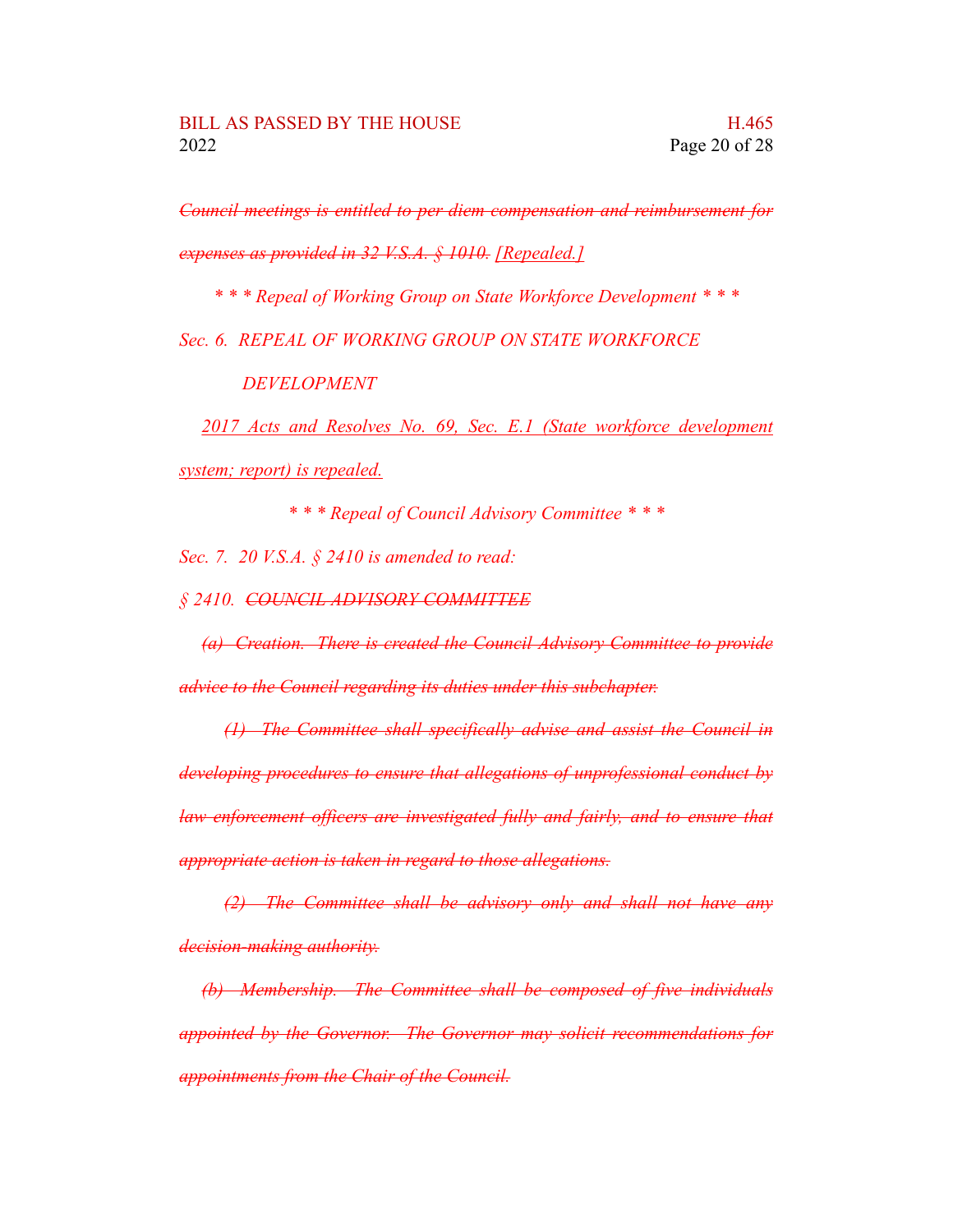*(1) Four of these members shall be public members who during incumbency shall not serve and shall have never served as a law enforcement officer or corrections officer and shall not have an immediate family member who is serving or has ever served as either of those officers.*

*(2) One of these members shall be a retired law enforcement officer.*

*(c) Assistance. The Executive Director of the Council or designee shall attend Committee meetings as a resource for the Committee.*

*(d) Reimbursement. Members of the Committee who are not employees of the State of Vermont and who are not otherwise compensated or reimbursed for their attendance shall be entitled to per diem compensation and reimbursement of expenses pursuant to 32 V.S.A. § 1010 for not more than five meetings per year. Such payments shall be derived from the budget of the Council. [Repealed.]*

*\* \* \* Boards and Commissions; Per Diem Compensation \* \* \**

*Sec. 8. 32 V.S.A. § 1010 is amended to read:*

*§ 1010. MEMBERS OF CERTAIN BOARDS*

*(a) Except for those members serving ex officio or otherwise regularly employed by the State, the members of the following boards shall be entitled to receive \$50.00 in per diem compensation:*

*(1) Board of Bar Examiners*

*(2) Board of Libraries*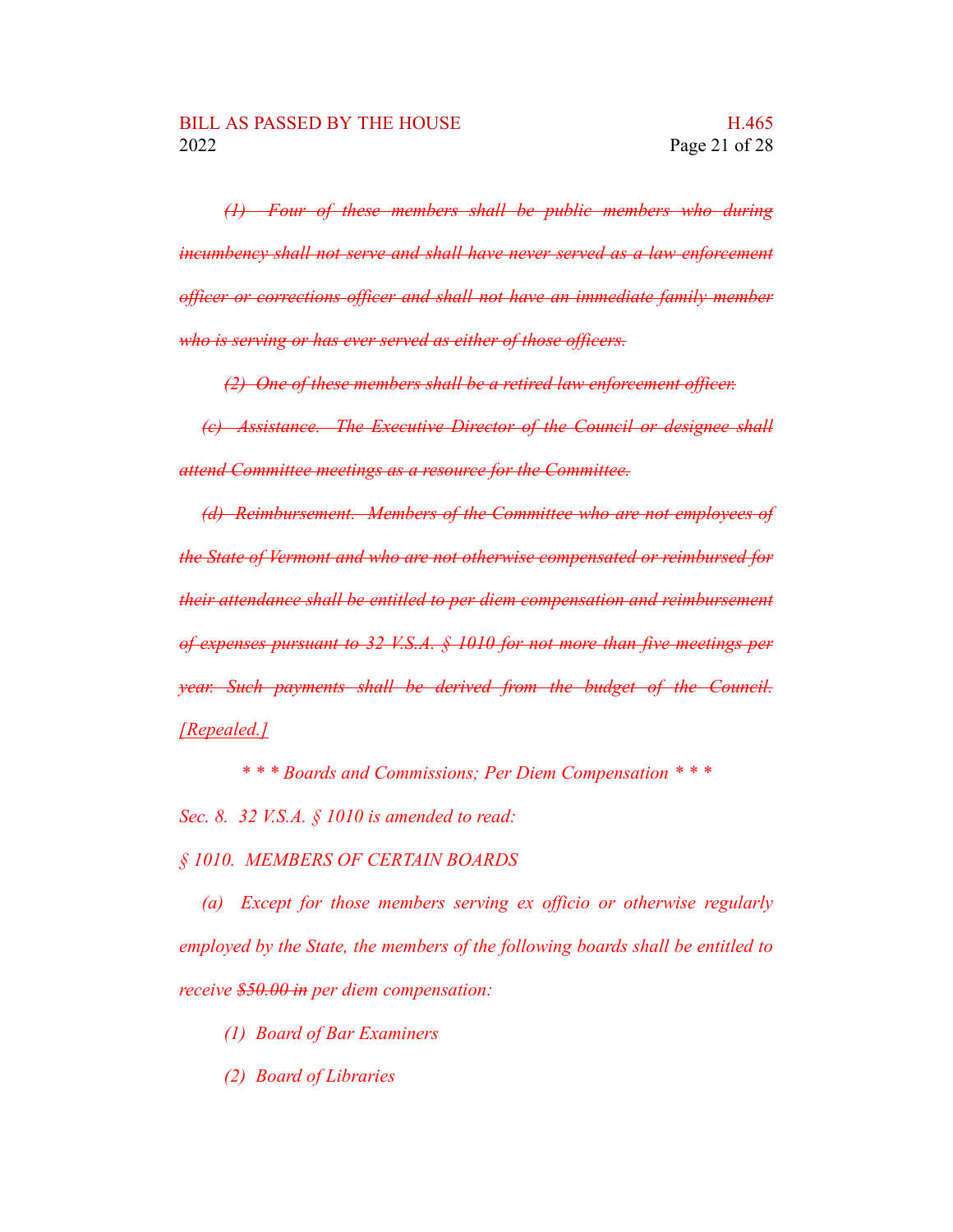- *(3) Vermont Milk Commission*
- *(4) Board of Education*
- *(5) State Board of Health*
- *(6) Emergency Board*
- *(7) Board of Liquor and Lottery*
- *(8) Human Services Board*
- *(9) State Fish and Wildlife Board*
- *(10) State Board of Mental Health*
- *(11) Vermont Employment Security Board*
- *(12) Capitol Complex Commission*
- *(13) Natural Gas and Oil Resources Board*
- *(14) Transportation Board*
- *(15) Vermont Veterans' Home Board of Trustees*
- *(16) Advisory Council on Historic Preservation*
- *(17) The Electricians' Licensing Board*
- *(18) [Repealed.]*
- *(19) Emergency Personnel Survivors Benefit Review Board*
- *(20) Community High School of Vermont Board*

### *(21) Parole Board*

*(b)(1) Notwithstanding any other provision of law, members of professional or occupational licensing boards or commissions, advisory boards or*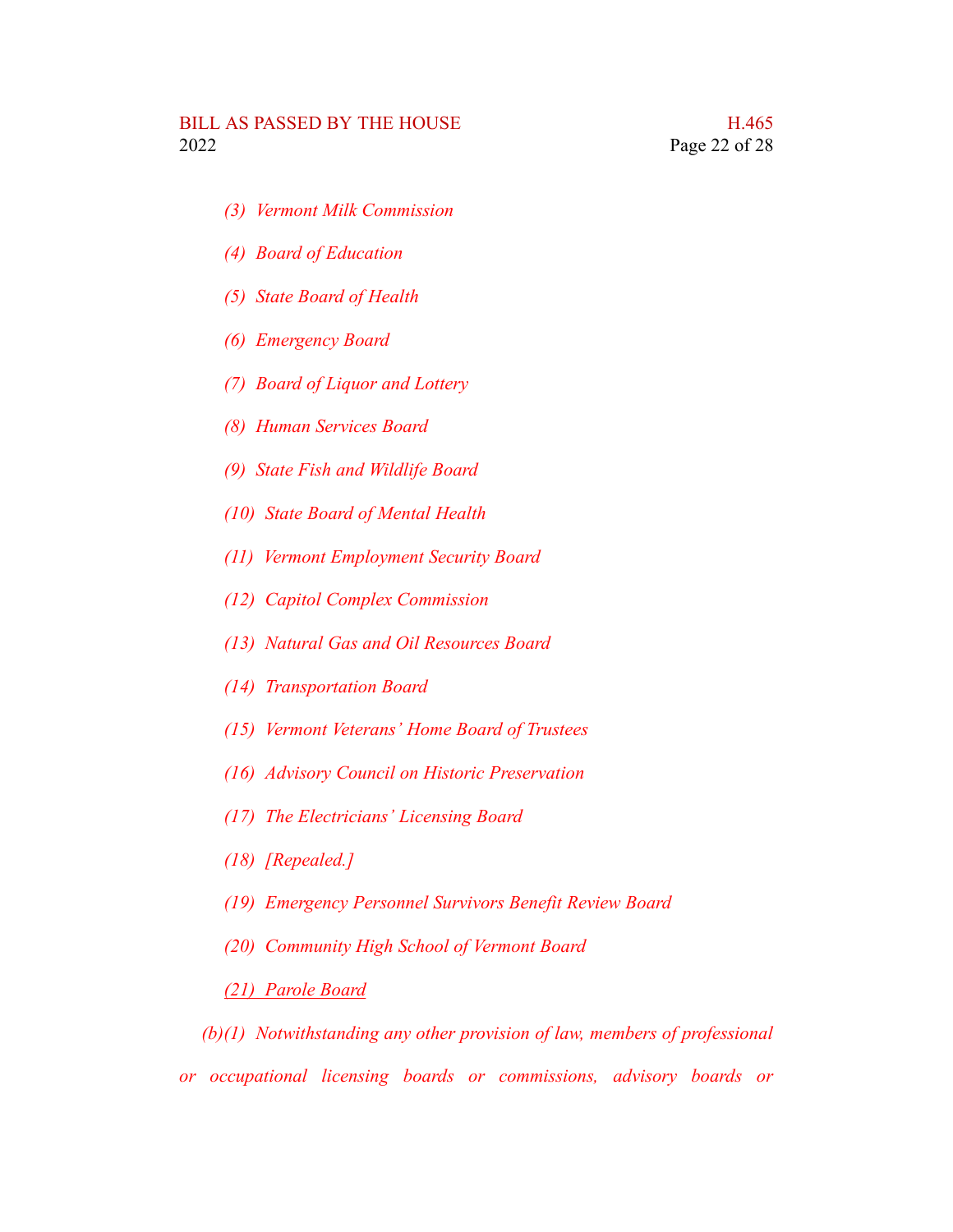*commissions, appeals boards, promotional boards, interstate boards, supervisory boards and councils, or any other boards, commissions, or similar entities that are not listed in subsection (a) of this section but are otherwise entitled by act of the General Assembly to receive per diem compensation, shall be entitled to receive per diem compensation in the amount of \$50.00 per day for each day devoted to official duties. This subsection shall not reduce the amount of per diem compensation provided by act of the General Assembly to members of boards or commissions entitled to receive more than \$50.00 per day.*

*(2) "Per diem" means the amount of compensation to which a member of a statutory board or commission is entitled for:*

*(A) attendance at a regular or special meeting of such board or commission or any committee thereof; or*

*(B) performance of other duties directly related to the efficient conduct of necessary board business as assigned and approved by the chairperson, provided that payment for such duties shall be at the per diem rate prorated for actual time spent performing duties. Proration shall be calculated based on an eight-hour day. Under no circumstances shall the daily payment exceed the per diem amount.*

*(c) The members of the boards and commissions, including those members serving ex officio or otherwise regularly employed by the State, shall be*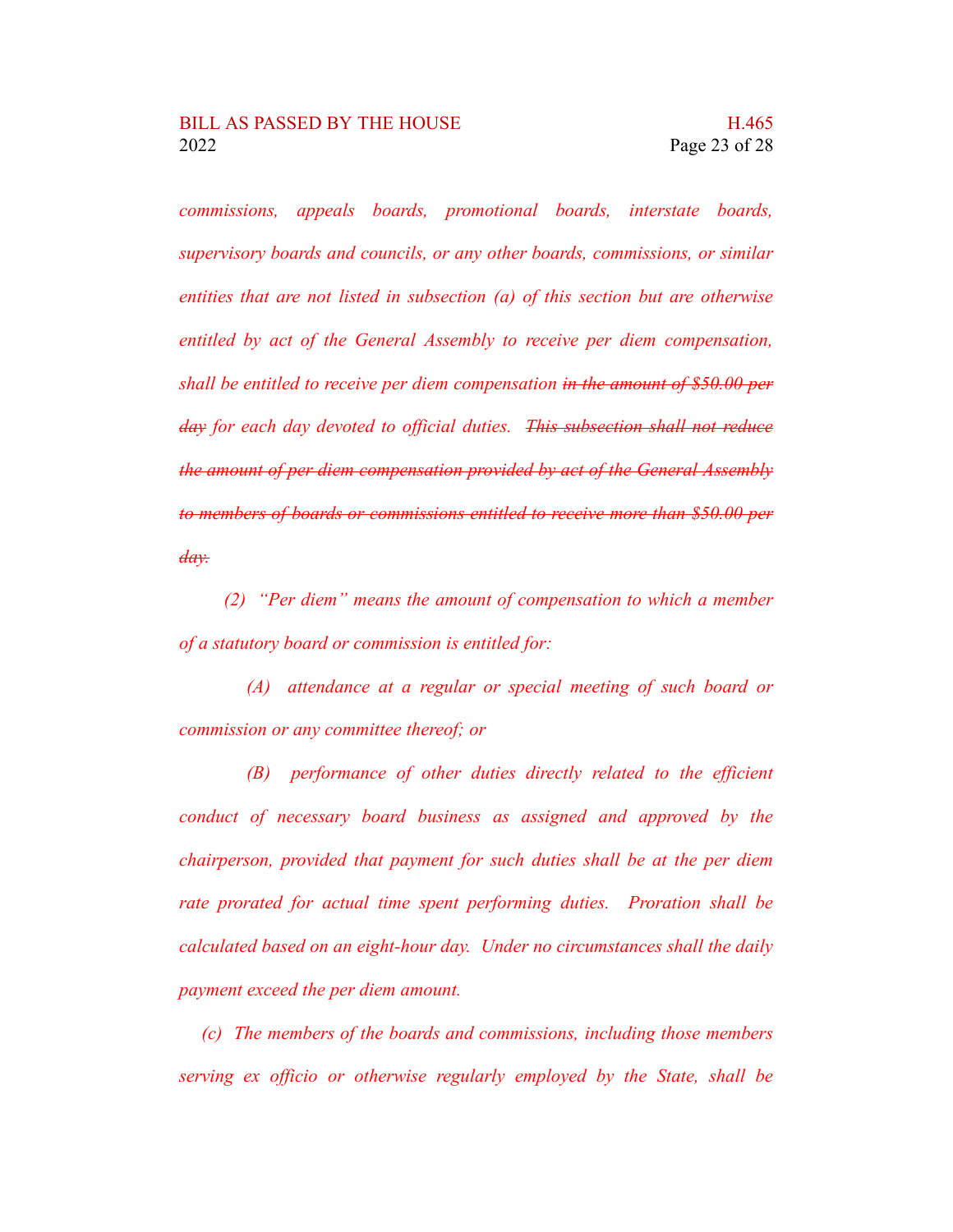*entitled to receive their actual and necessary expenses when away from home or office upon their official duties.*

*(d) Notwithstanding the provisions of subsections (a) and (b) of this section, a member shall not be entitled to receive State per diem compensation for any meeting or other official duty for which specific compensation is provided by another source.*

*(e) The budget report of the Governor for each fiscal year shall contain a separate schedule disclosing the current per diem compensation and allowable expense reimbursement for appointed members of all boards, commissions, councils, and committees and all other statutory-created management, policy making, or advisory bodies of the Executive Branch who do not receive a salary, whether appointed by the Governor or not, and the recommendations for the next fiscal year. The appropriations committees of the General Assembly shall review the recommendations and include in a separate section of the annual appropriations act the per diem compensation and allowable expense reimbursement for each such body, which shall constitute the appropriation for per diem compensation and allowable expense reimbursement increases for members of such bodies for the next fiscal year. Per diem compensation authorized under this section shall be not less than \$50.00 per day. The Governor may authorize per diem compensation and expense reimbursement in accordance with this section for members of boards*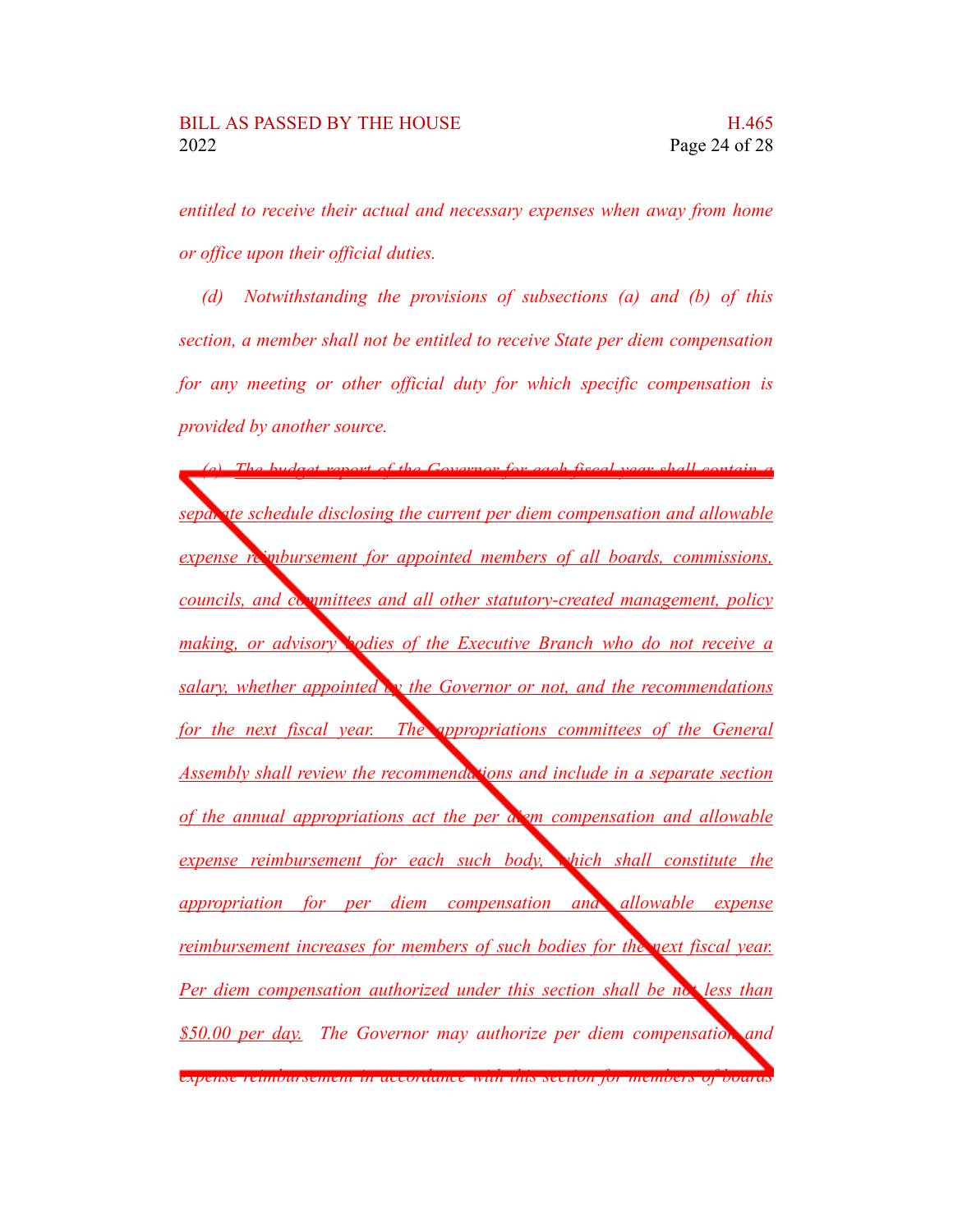*and commissions, including temporary study commissions, created by Executive Order executive order.*

*(f) Members of the Parole Board shall be entitled to receive \$100.00 per diem for each day of official duties together with reimbursement of reasonable expenses incurred in the performance of their duties. [Repealed.]*

*(e) Per diem compensation authorized under this section for members of boards, commissions, councils, and committees and all other management, policymaking, or advisory bodies, including temporary study commissions, of the Executive Branch, whether appointed by the Governor or not, shall be not less than \$50.00 per day and shall be approved pursuant to this subsection.*

*(1) The annual budget report of the Governor submitted to the General Assembly as required by 32 V.S.A. § 306 shall contain a separate schedule, by entity, that provides the per diem compensation rate established for the current fiscal year and the per diem rate proposed for the next fiscal year. This schedule shall also provide, by entity, the total per diem amounts paid and total expenses reimbursed for all members of the entity in the most recently ended fiscal year.*

*(2) In the annual budget documentation submitted to the House and Senate Committees on Appropriations, any agency or department that administers funds for a board, commission, council, and committee and all other management, policymaking, or advisory bodies, including temporary*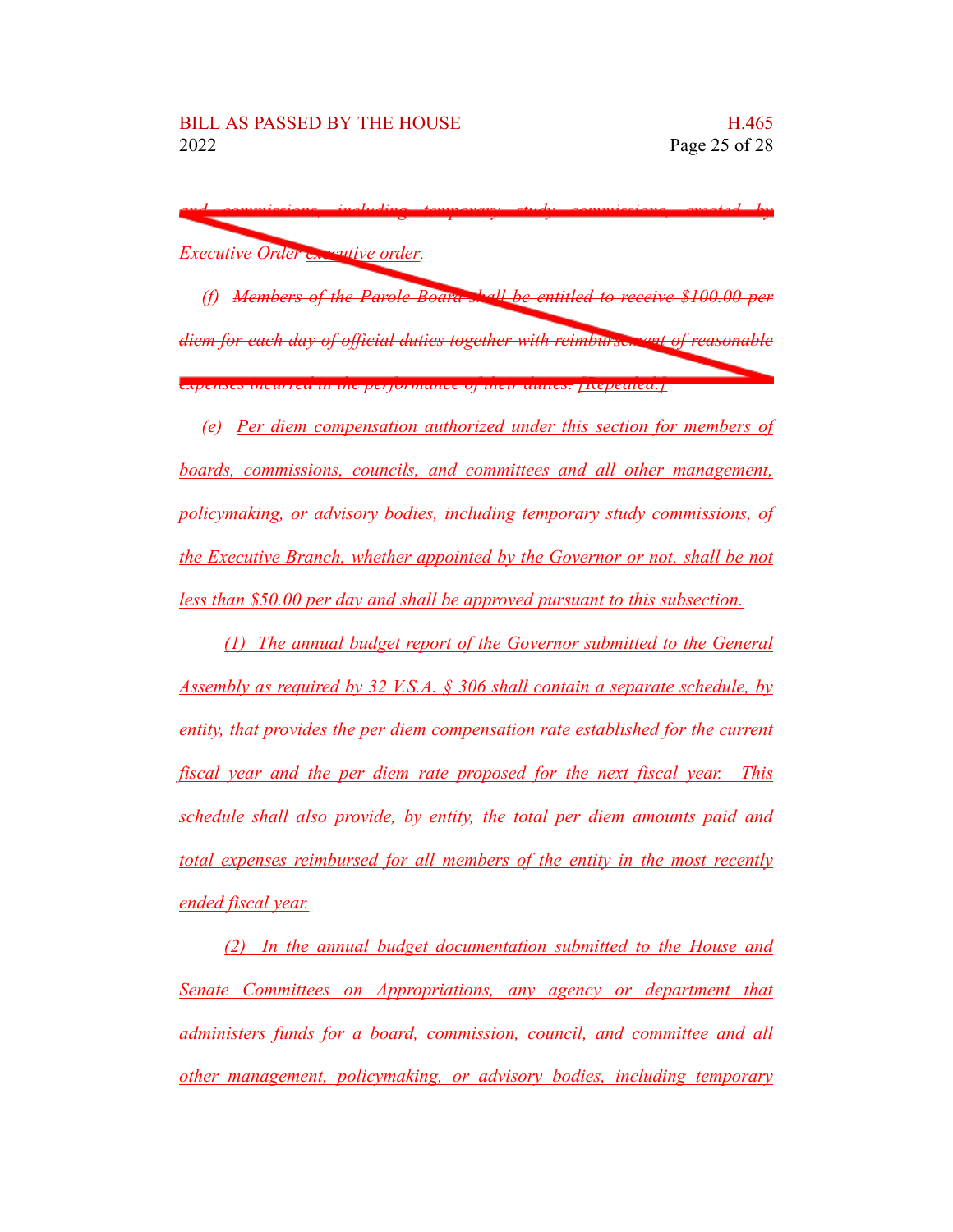*study commissions, shall provide a list of the entities and the current and projected per diem rate and expense reimbursement for each entity.*

*(f) Members of the Parole Board shall be entitled to receive \$100.00 per diem for each day of official duties together with reimbursement of reasonable expenses incurred in the performance of their duties. [Repealed.]*

*(g) The Governor may authorize per diem compensation and expense reimbursement in accordance with this section for members of boards, commissions, councils, and committees and all other management, policymaking, or advisory bodies, including temporary study commissions, created by executive order. Per diems and expense reimbursement authorized under this subsection shall be effective as of the effective date of the executive order but shall subsequently be reviewed and approved pursuant to the approval process of subsection (e) of this section during the next budgetary cycle.*

*\* \* \* Boards and Commissions; Executive Appointments \* \* \* Sec. 9. 3 V.S.A. § 269 is added to read:*

*§ 269. BOARDS AND COMMISSIONS; EXECUTIVE APPOINTMENTS*

*(a) When applying for a State board or commission position that is appointed by the Governor or designee, an applicant shall not be required to disclose, or required to authorize the disclosure of, personal financial information as part of the application process unless an applicant's personal*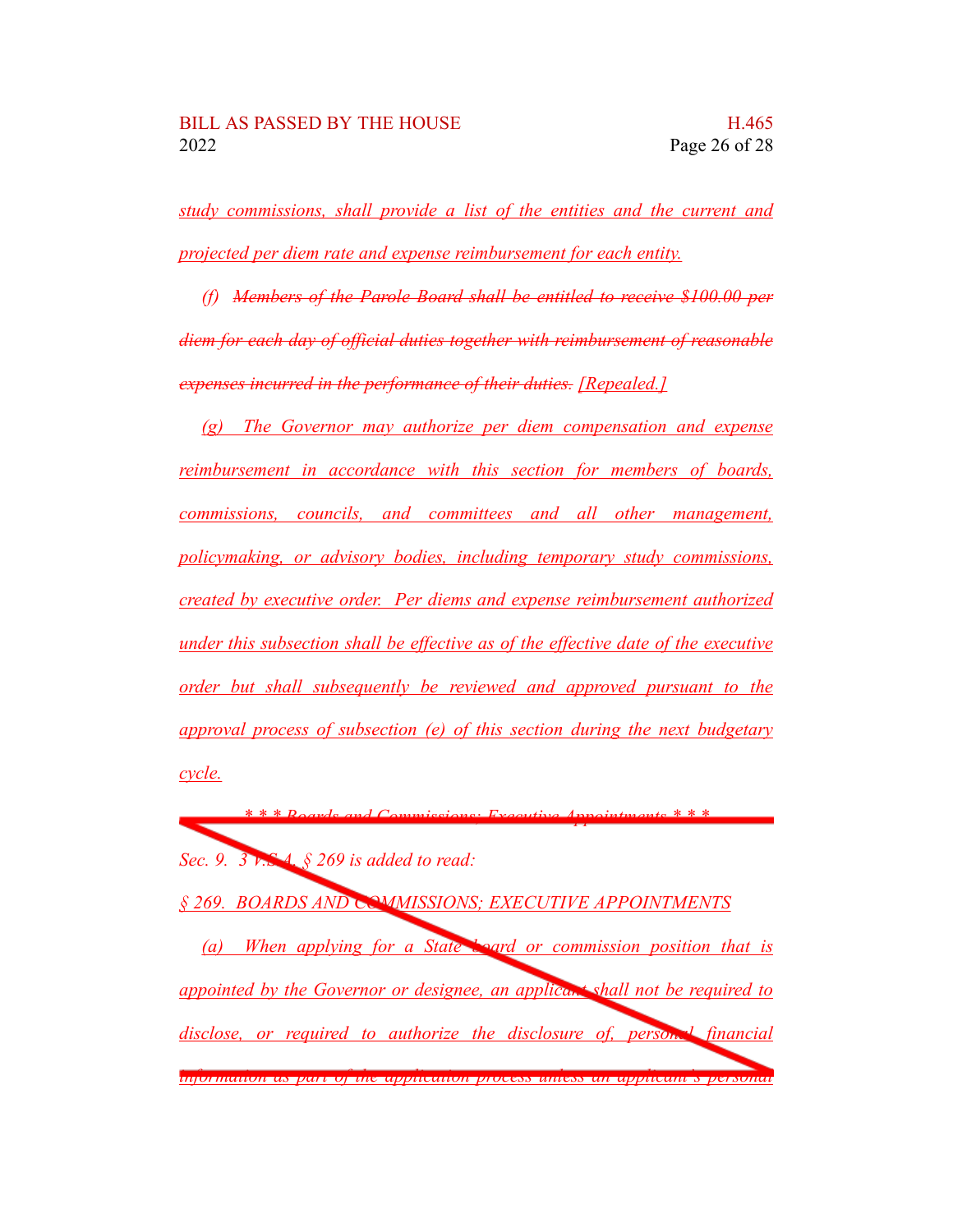*financial history is relevant to the applicant's ability to faithfully and competently perform the fiduciary responsibilities of the State board or commission position. (b) This section shall not bar: (1) requiring the applicant to affirm that the applicant is in compliance with constitutional*  $\alpha$  *code of ethics requirements; or (2) requiring the applicant to consent to the Governor's office accessing records that would be necessary to investigate an alleged violation of constitutional or code of ethics requirements. Sec. 10. BOARD AND COMMISSION APPLICATIONS; CRIMINAL RECORDS; PERSONAL FINANCIAL HISTORY; REPORT (a) On or before December 1, 2022, the Office of Boards, Commissions, and Public Service shall report to the House and Senate Committees on Government Operations with a list of: (1) State board or commission positions appointed by the Governor or designee for which personal financial records are relevant to an applicant's ability to perform the fiduciary responsibilities of the position; and (2) State board or commission positions appointed by the Governor or designee for which criminal background checks are relevant to an applicant's ability to perform the duties and responsibilities of the position.*